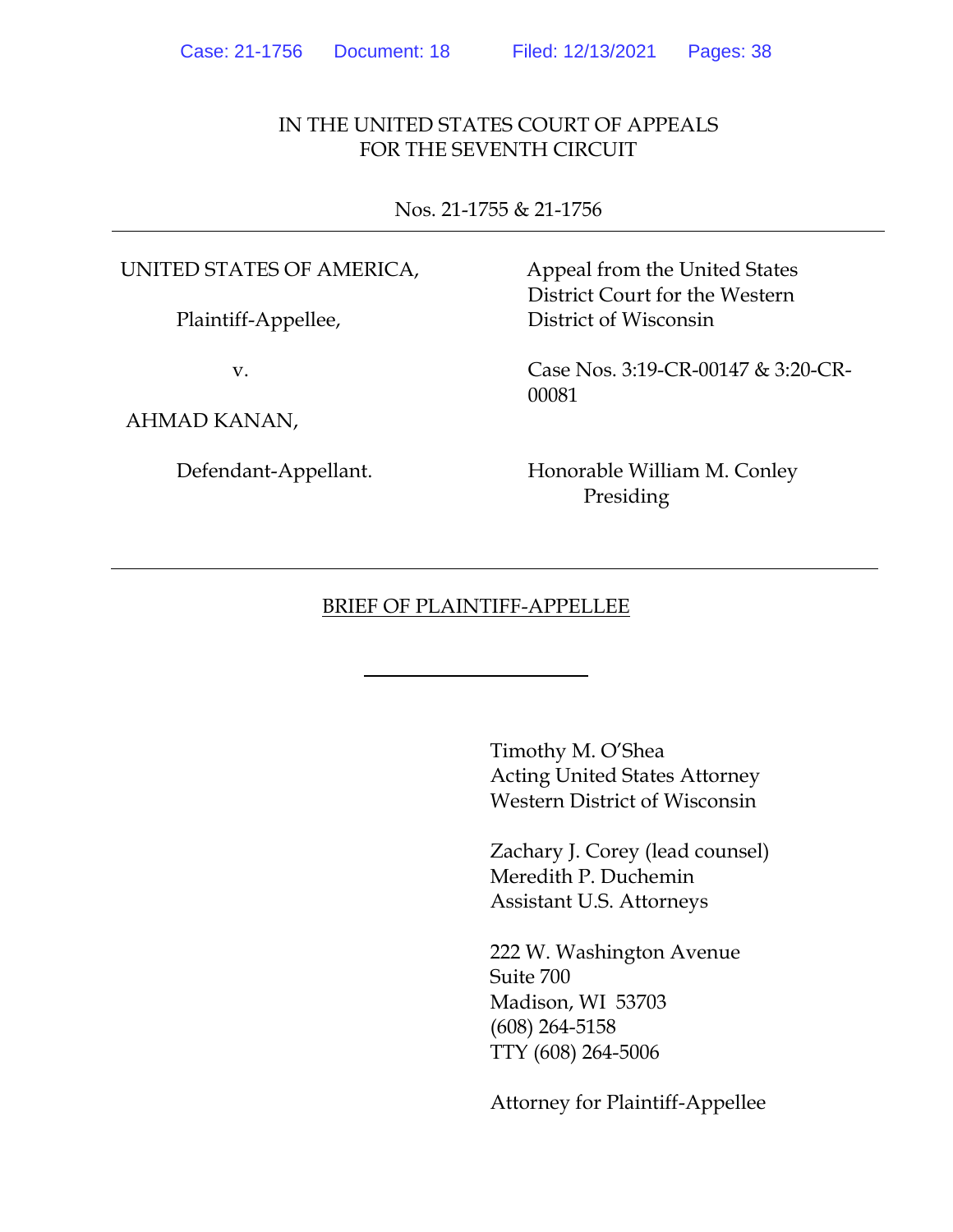## IN THE UNITED STATES COURT OF APPEALS FOR THE SEVENTH CIRCUIT

| $1100.211000 \times 21100$ |                                                                 |  |  |  |
|----------------------------|-----------------------------------------------------------------|--|--|--|
| UNITED STATES OF AMERICA,  | Appeal from the United States<br>District Court for the Western |  |  |  |
| Plaintiff-Appellee,        | District of Wisconsin                                           |  |  |  |
| v.<br>AHMAD KANAN,         | Case Nos. 3:19-CR-00147 & 3:20-CR-<br>00081                     |  |  |  |
|                            |                                                                 |  |  |  |
| Defendant-Appellant.       | Honorable William M. Conley<br>Presiding                        |  |  |  |

## Nos. 21-1755 & 21-1756

## BRIEF OF PLAINTIFF-APPELLEE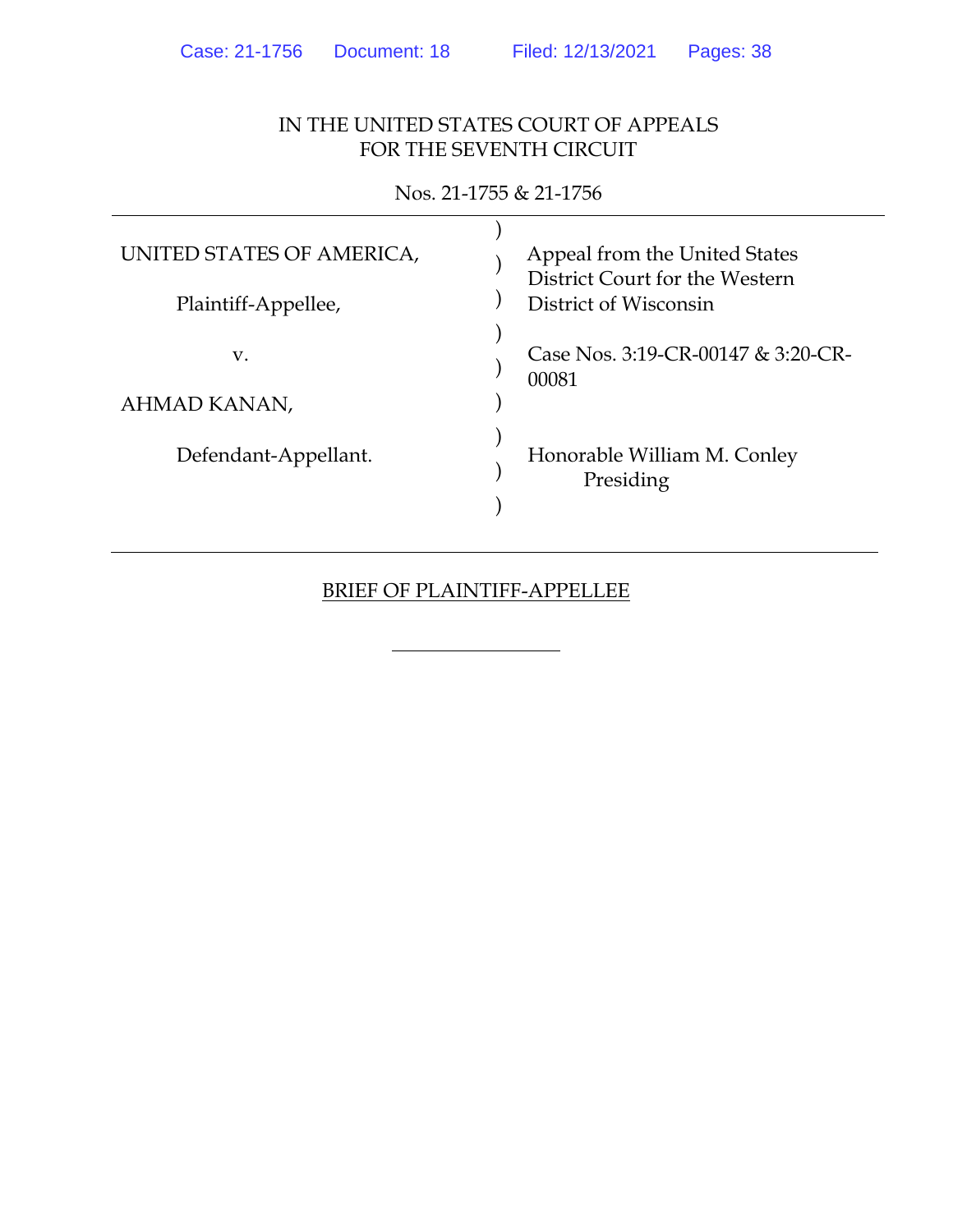# TABLE OF CONTENTS

| Contents |    |                                                                                                                  |    |
|----------|----|------------------------------------------------------------------------------------------------------------------|----|
|          |    |                                                                                                                  |    |
|          |    |                                                                                                                  |    |
|          |    |                                                                                                                  |    |
|          |    |                                                                                                                  |    |
|          |    |                                                                                                                  |    |
|          |    |                                                                                                                  |    |
|          |    |                                                                                                                  |    |
|          |    |                                                                                                                  |    |
|          |    |                                                                                                                  |    |
| I.       |    | The district court followed the required sentencing<br>procedures and did not impermissibly predetermine Kanan's |    |
|          | A. |                                                                                                                  |    |
|          | B. |                                                                                                                  |    |
| Π.       |    | The district court did not procedurally err by at times referring                                                |    |
|          | A. |                                                                                                                  | 27 |
|          | Β. |                                                                                                                  | 27 |
|          |    |                                                                                                                  | 32 |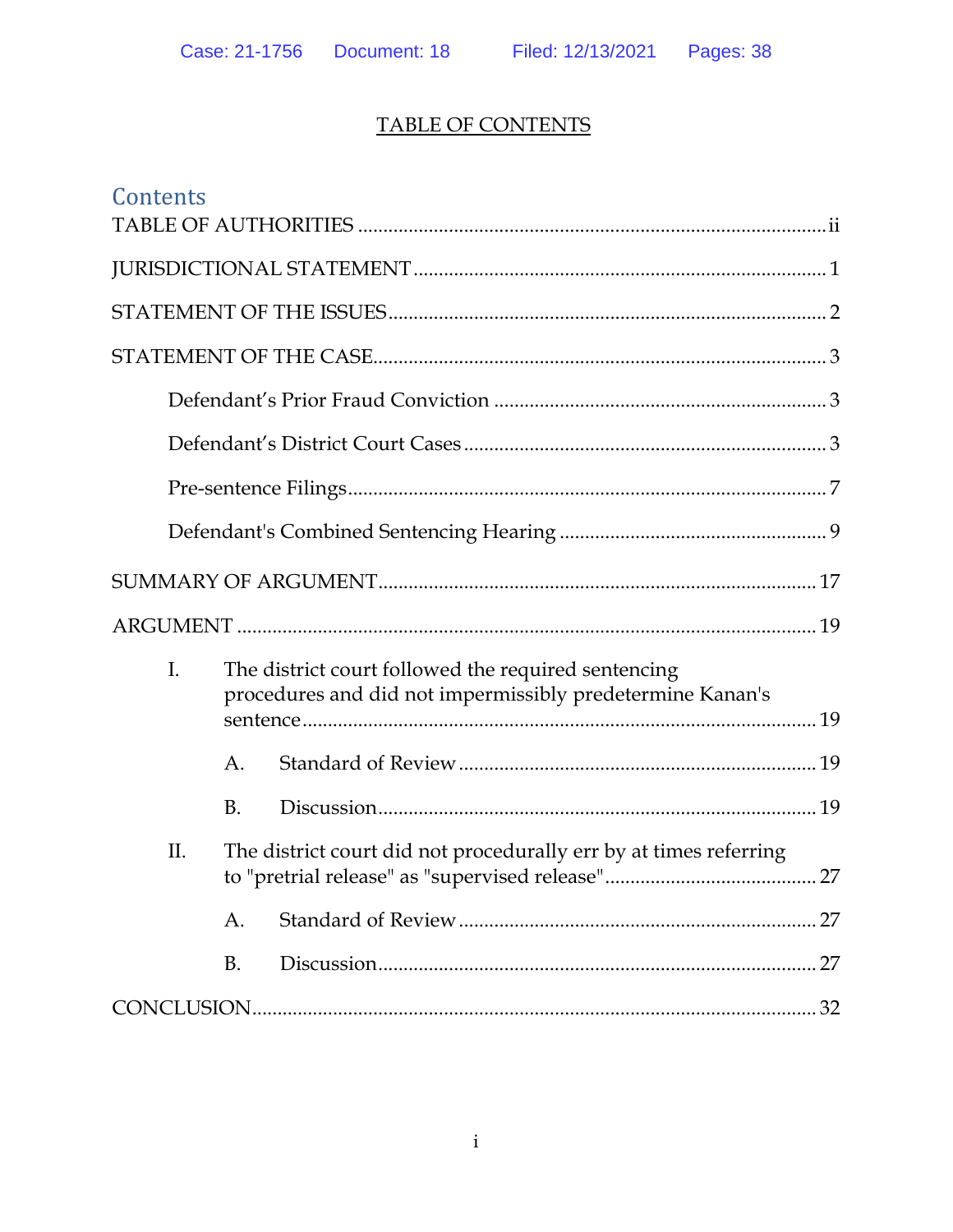## TABLE OF AUTHORITIES

<span id="page-3-0"></span>

| Cases                                                                 |  |
|-----------------------------------------------------------------------|--|
|                                                                       |  |
|                                                                       |  |
|                                                                       |  |
|                                                                       |  |
|                                                                       |  |
|                                                                       |  |
|                                                                       |  |
|                                                                       |  |
|                                                                       |  |
| United States v. Pennington, 908 F.3d 234 (7th Cir. 2018)  26, 29, 30 |  |
|                                                                       |  |
|                                                                       |  |
|                                                                       |  |
| <b>Statutes</b>                                                       |  |
|                                                                       |  |
|                                                                       |  |

18 U.S.C. § 3553(a) ..............................................................................................10, 26, 27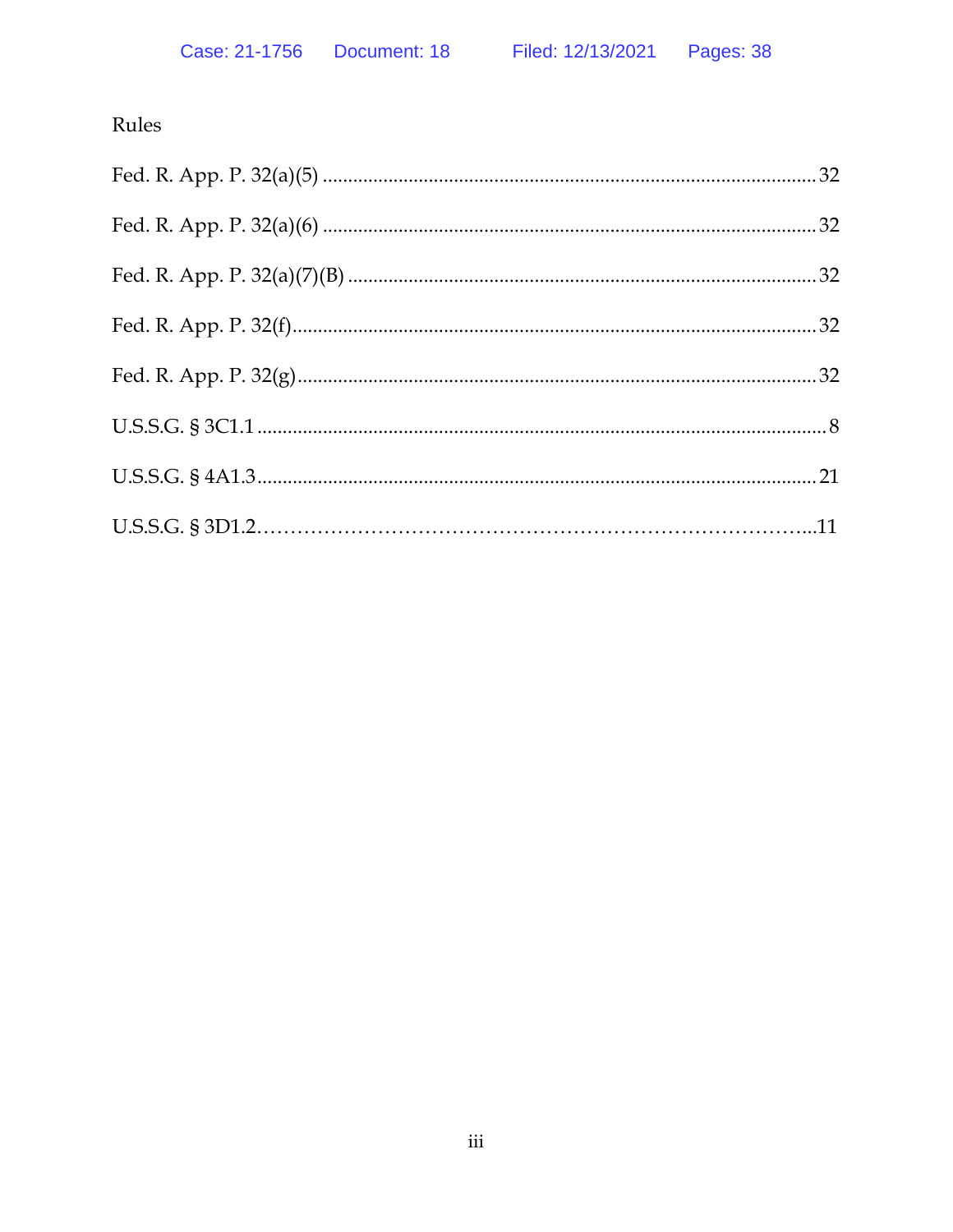## JURISDICTIONAL STATEMENT

<span id="page-5-0"></span>The jurisdictional statement set forth in the brief of the defendantappellant is complete and correct.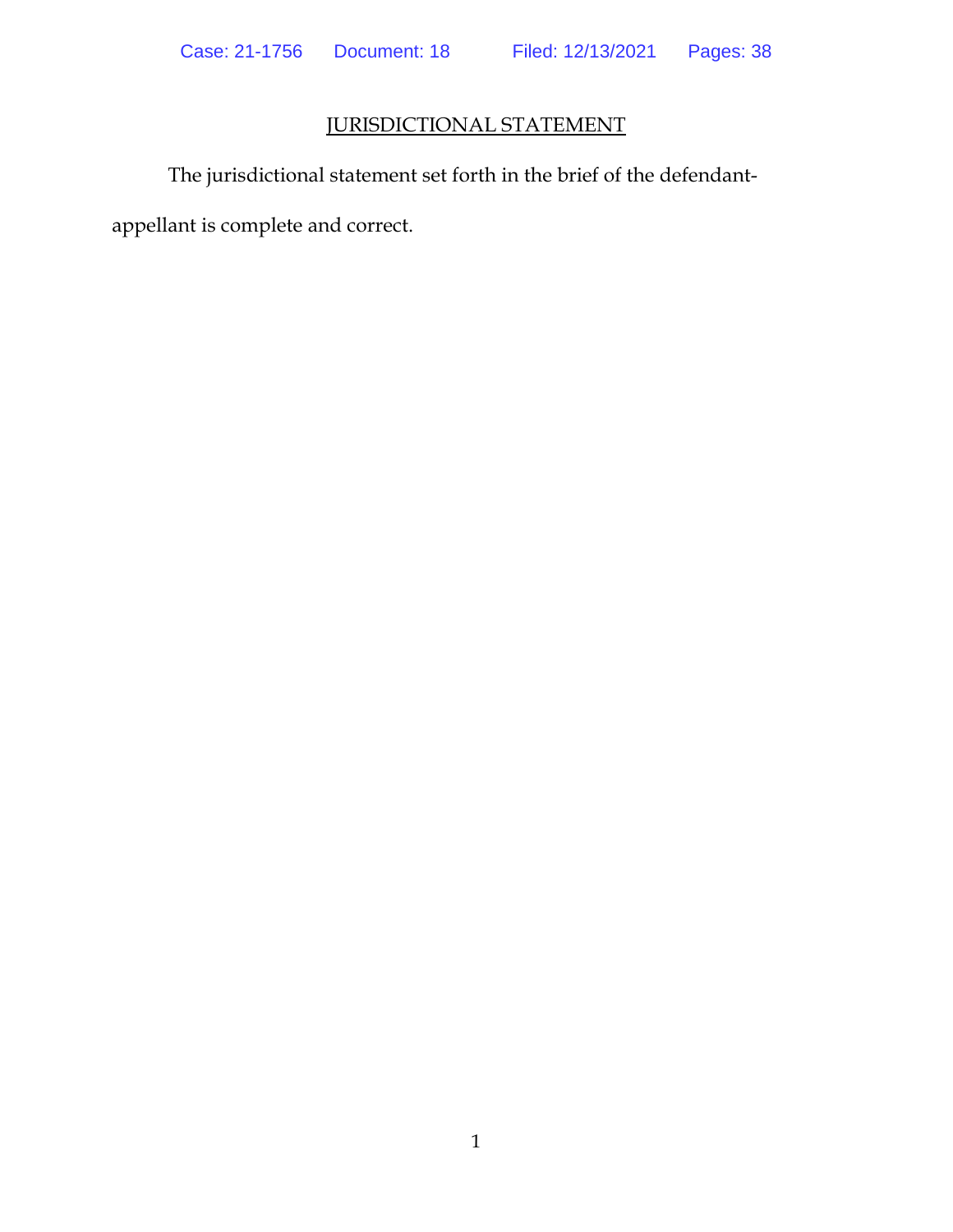#### STATEMENT OF THE ISSUES

<span id="page-6-0"></span>1. Whether the district court procedurally erred by impermissibly predetermining Kanan's sentence when it remarked, in response to defense counsel's request for a 15-month-sentence, that the court was starting in its own mind at 37 months, referencing the term of Kanan's prior prison term for fraud and noting that the previous sentence had left Kanan undeterred since he had committed two more serious fraud offenses.

2. Whether the district court's use of the term "supervised release" instead of "pretrial release" during the sentencing hearing amounted to procedural error when the court correctly noted while pronouncing sentence and in its written Statement of Reasons after sentencing that Kanan was on "pretrial" release for one of the offenses of conviction when he committed the other offense of conviction.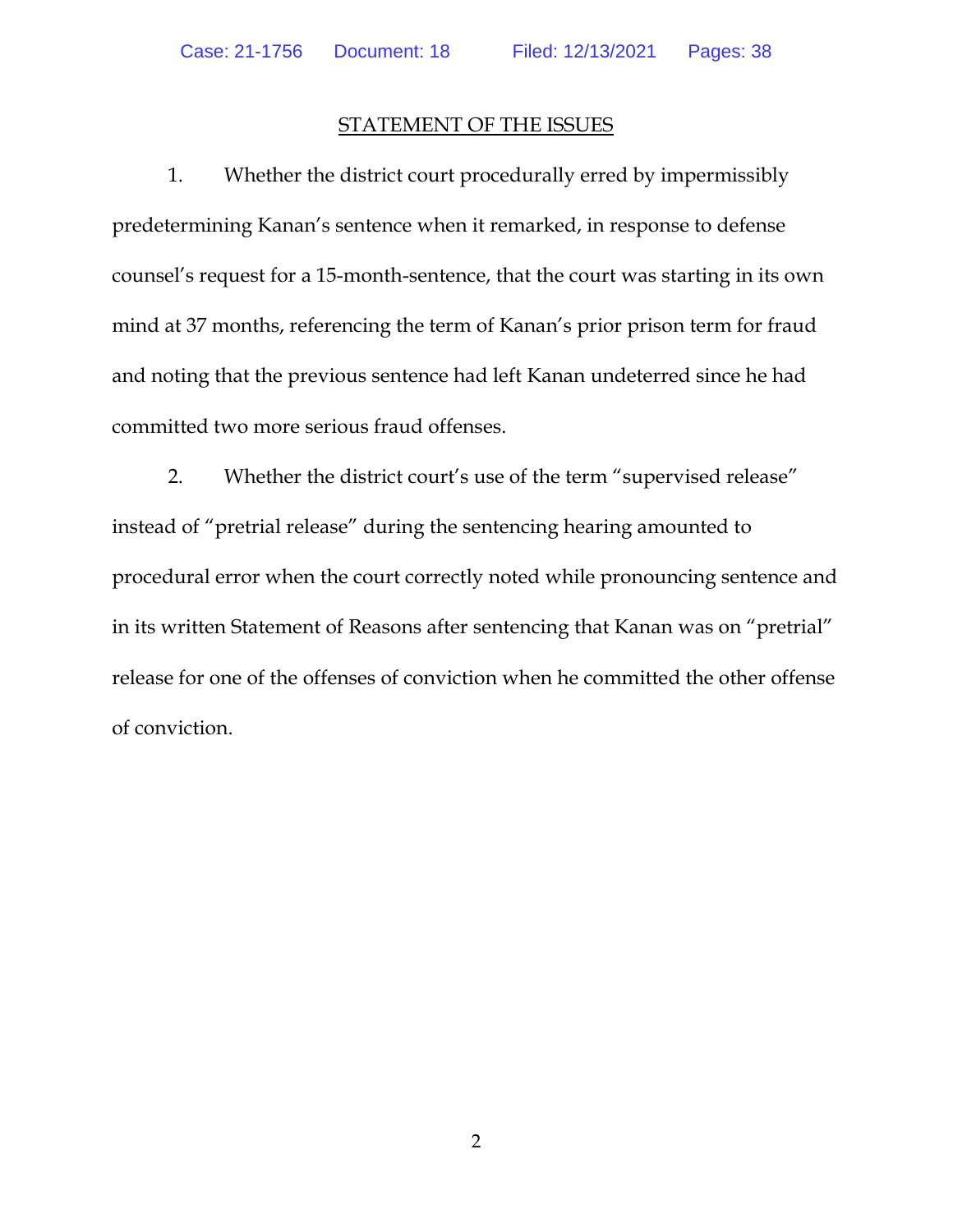#### STATEMENT OF THE CASE

#### Defendant's Prior Fraud Conviction

<span id="page-7-1"></span><span id="page-7-0"></span>In 2009, defendant-appellant Ahmad Kanan, was sentenced to 37 months in prison by the U.S. District Court for the District of Vermont for his role in a three-part fraud scheme. (Second Revised Presentence Investigation Report, R. 97, ¶¶ 49, 87) [1.](#page-7-3) The count of conviction involved tax fraud, bank fraud, and credit-card fraud. (R. 97 ¶ 87). At sentencing, Kanan told the court he was "'deeply and gratefully sorry' for his crimes and he would regret them for the rest of his life." (Id.). He acknowledged that his actions brought shame and suffering to his parents, siblings, wife, and children." (Id.). The court believed him and noted "'... there's a depth of regret and even despair ... that suggests that . . . this has had a profound impact on him.'" (Id.). The court sentenced him to 37 months in prison, which was below the originally calculated guidelines range of 57 to 71 months. (Id.). Kanan's term of supervised release for the crime expired on January 12, 2017. (Id.).

#### Defendant's District Court Cases

<span id="page-7-2"></span>On October 10, 2019, a grand jury in the Western District of Wisconsin returned a two-count indictment charging Kanan with two counts of access-

<span id="page-7-3"></span><sup>&</sup>lt;sup>1</sup> "R" refers to the district court docket entry number. Unless otherwise noted, record citations will be to Kanan's access device fraud case, Western District Case No. 19-cr-147-wmc.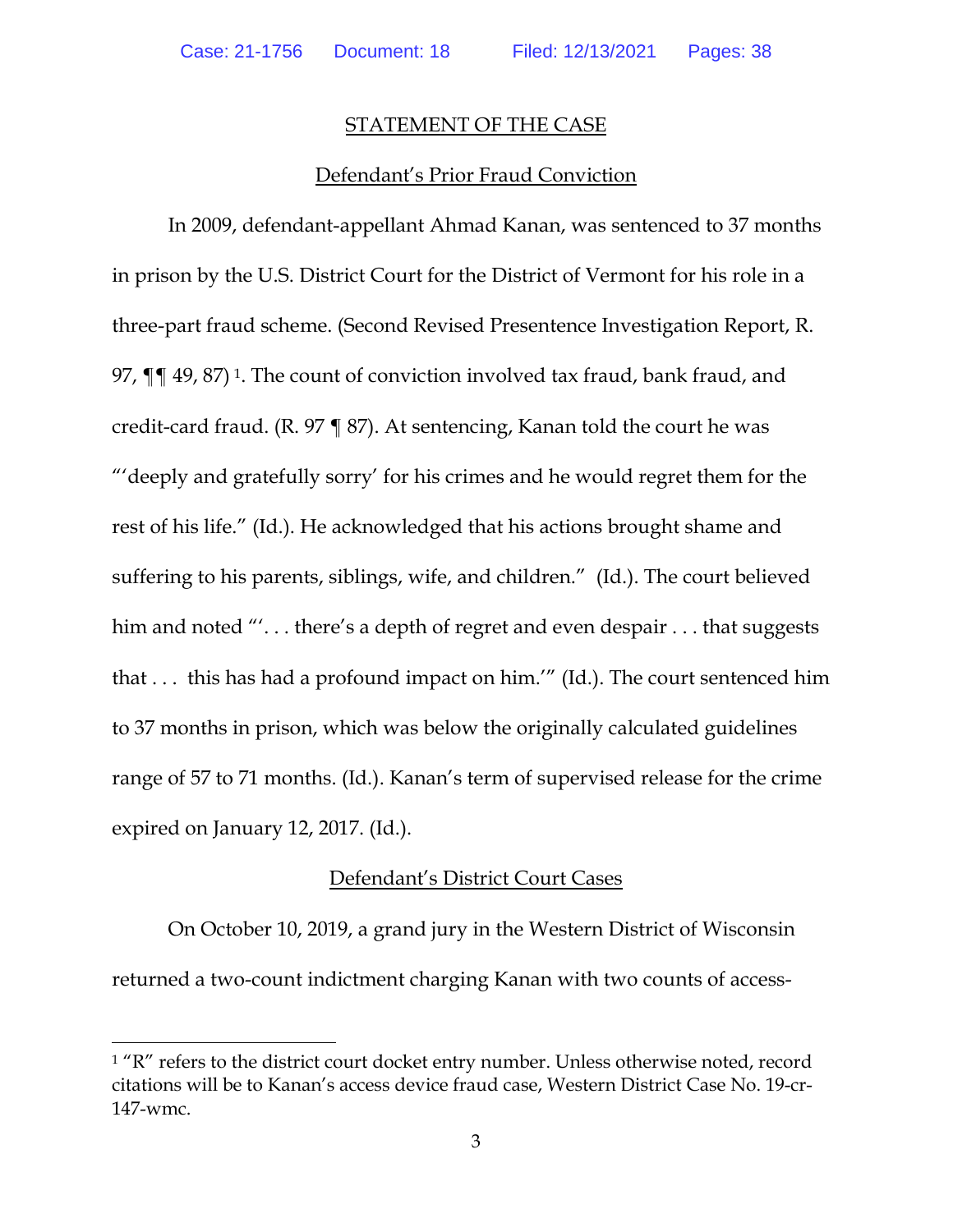device related fraud, in violation of 18 U.S.C.  $\S 1029(a)(2)$  and (b)(1). (R. 13). Count one charged that on July 21, 2017, and December 21, 2017, Kanan fraudulently used bank account information, specifically an account number and bank routing number of a bank account of a foreign embassy, to obtain things of value. (Id.). Count two charged that on December 21, 2017, Kanan fraudulently attempted to use the same bank account to obtain things of value. (Id.)

Kanan used the account number and bank routing number to electronically pay approximately \$191,000 in delinquent sales and use tax owed by gas stations Kanan operated in Wisconsin. (R. 97 ¶¶ 25, 27, 37, 38). He also attempted to use the same account information to pay a large utility bill for the gas stations, but the payment was rejected.  $(R. 97 \text{ } q1)$ .

The account information Kanan misused was associated with a bank account controlled by the Embassy of the State of Libya, located in Virginia. (R. 97 ¶ 25). The Embassy's bank account was intended to be used to pay expenses for Libyan students attending school in the United States. (Id.).

On October 11, 2019, Kanan was arraigned on the indictment. He was advised that he had been indicted and about the nature of the charges pending against him. He pled not guilty and was allowed to remain out of custody under

4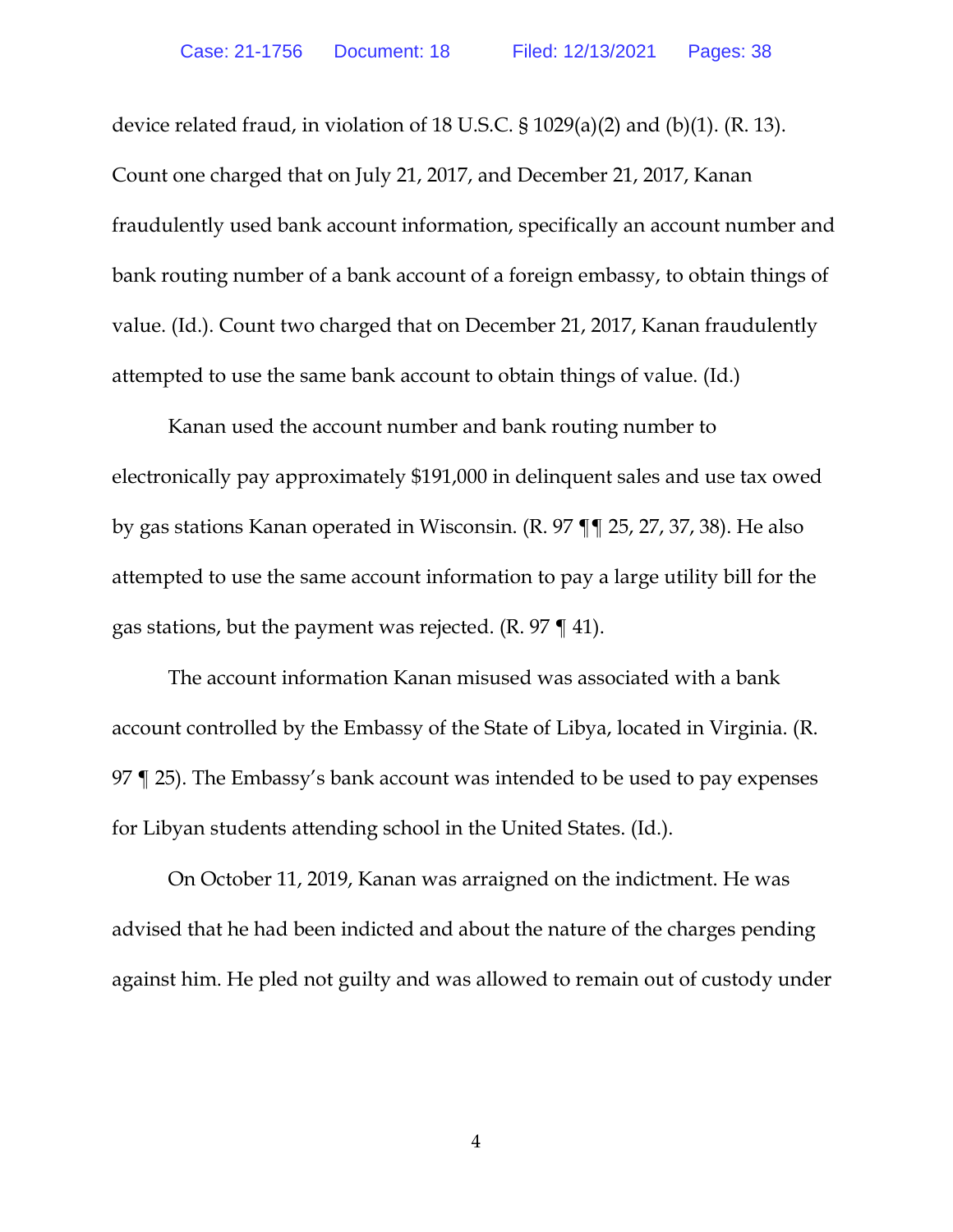pretrial release conditions, including that he "not commit any offense in violation of federal, state or local law while on release." (R. 8)[2](#page-9-0).

While Kanan's access device fraud case was still pending and he was out of custody under pretrial release conditions, he submitted several loan applications on behalf of his start-up business, Altin Labs, which was a separate business from the gas stations. (R. 97 ¶ 28, 30). The loan applications sought funds under the Paycheck Protection Program (PPP), a program under The Coronavirus Aid, Relief, and Economy Security (CARES) Act. (R. 97 ¶ 30). The PPP allowed qualifying small businesses and other organizations to receive unsecured Small Business Administration (SBA) guaranteed loans. The PPP was overseen by the SBA, which had authority over all PPP loans, but individual PPP loans were issued by approved commercial lenders who received and processed PPP applications and supporting documentation. (R. 97 ¶ 9).

The PPP loan applications and supporting documents Kanan submitted on behalf of Altin Labs contained misstatements and false information. For example, on an April 15, 2020 loan application seeking a \$72,500 PPP loan through the

<span id="page-9-0"></span><sup>2</sup> Kanan was originally charged by complaint on September 19, 2019 and arrested. (R. 1). He was released on conditions prior to his indictment. (R. 8) (R. 97 ¶ 3). Following indictment, the court allowed Kanan to remain out of custody pending trial under the same general release conditions previously imposed. (R. 97 ¶ 5). As described herein, Kanan later violated those release conditions by committing a new federal crime and was detained. (R. 97 p. 2).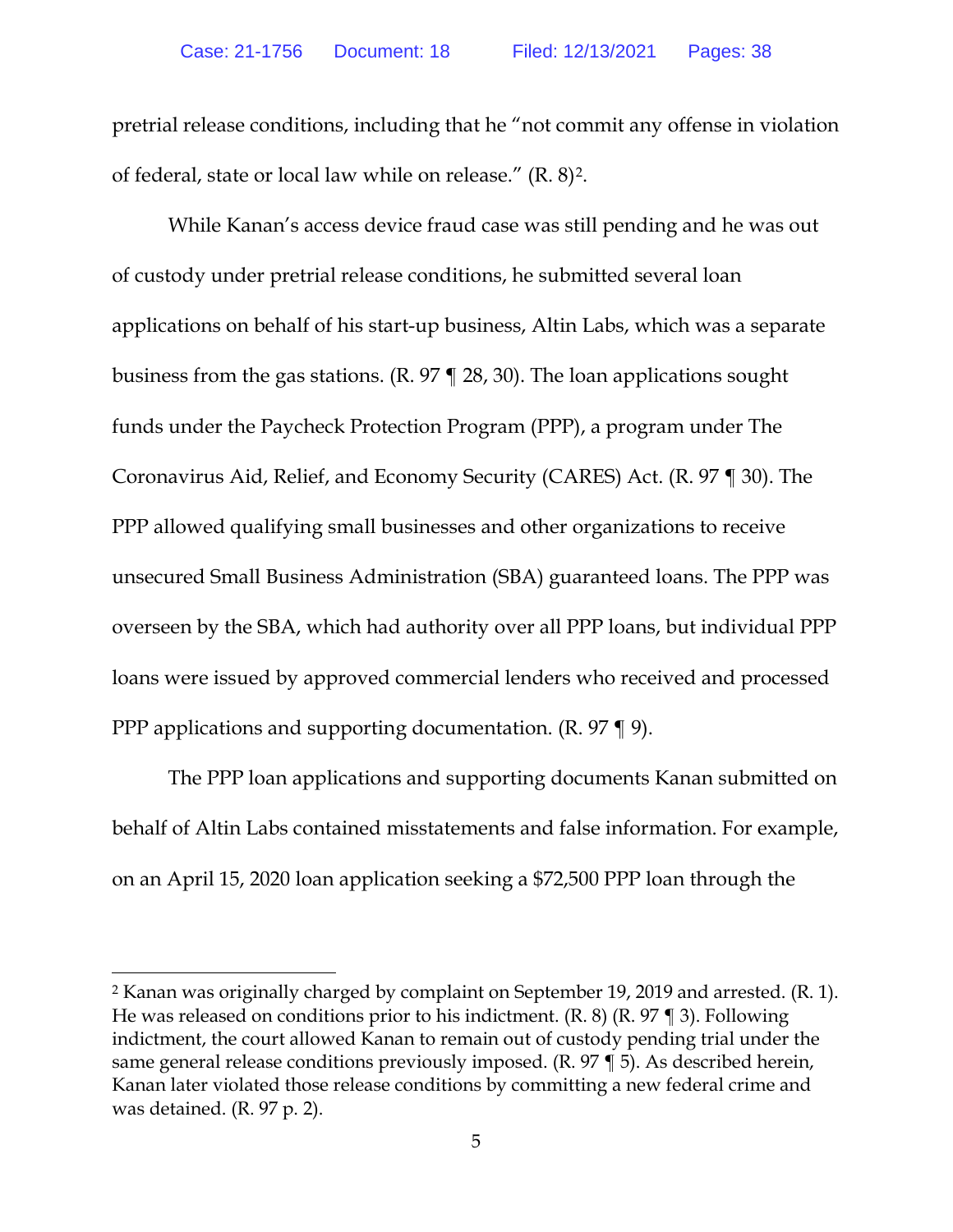Bank of Kaukauna, Kanan used a misspelling of his own name, Ahmed Kanaan. (R. 97 ¶ 58) Additionally, when asked on the loan application, whether any person owning more than 20% equity in the applicant business, was subject to "an indictment, criminal information, arraignment, or other means by which formal criminal charges are brought in any jurisdiction, or presently incarcerated, or on probation or parole," Kanan falsely answered, "no." (Id.). The application expressly stated that if the question were answered "yes," the loan would not be approved. (Id.).

On a May 6, 2020, loan application seeking a \$47,060 PPP loan through Cross River Bank, Kanan was again asked whether he was subject to "an indictment, criminal information, arraignment, or other means by which formal criminal charges are brought in any jurisdiction, or presently incarcerated, or on probation or parole." Again, Kanan falsely answered, "no."

Kanan was unsuccessful in obtaining funds from the Bank of Kaukauna because the bank noticed the discrepancy in the spelling of his name. (R. 97 ¶ 60). He was, however, successful in obtaining \$47,060 in PPP loan funds from Cross River Bank. (R. 97 ¶¶ 63, 64).

After learning of Kanan's new criminal conduct, the United States asked the court to detain him for violating his release conditions. The court issued an arrest warrant and Kanan was arrested and detained. (R. 97 p.2). Then on July 8,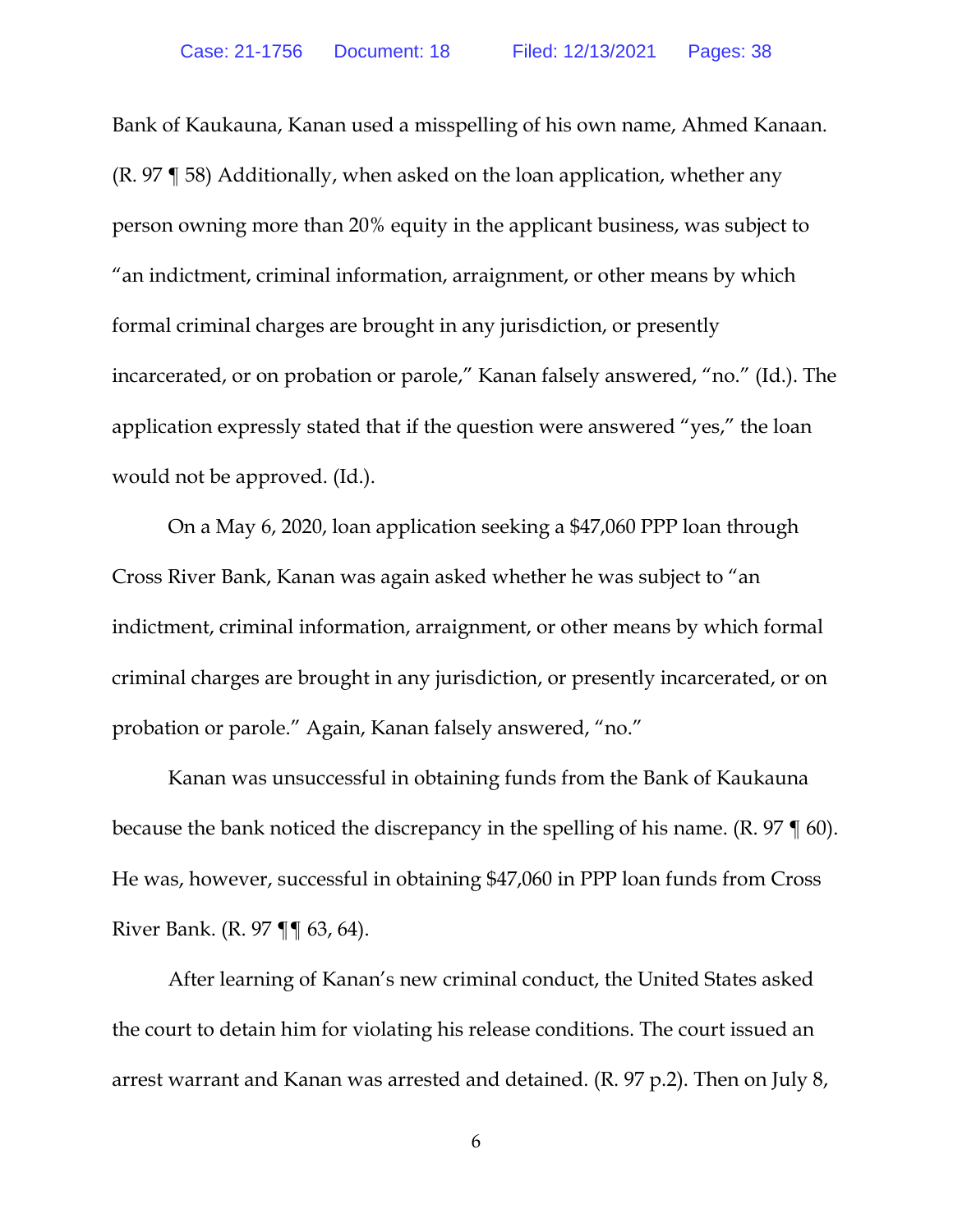2020, the grand jury returned a two-count indictment charging Kanan with a wire fraud scheme in which he "applied for and in some cases, obtained, loan and investment-related funds using a variety of false misrepresentations and by concealing certain material facts." (Case No. 20-cr-00081-wmc, R. 2). The indictment described the PPP loan fraud as well as Kanan's actions to obtain funds from a start-up accelerator/investment company. (Id.). The indictment also charged Kanan with concealment money laundering for transferring the PPP loan from the Altin Labs business account into his personal checking account. (Id.).

Kanan eventually pled guilty to count one of each of the two indictments. (Case No. 20-cr-00081-wmc, R. 10, 69; Case No. 19-cr-00147-wmc, R. 65, 69). A combined sentencing hearing was scheduled for the two cases. (R. 69).

#### <span id="page-11-0"></span>Pre-sentence Filings

After the probation office filed its Presentence Investigation Report (PSR), (R. 73), both the United States and Kanan lodged objections. (R. 74 & 75). The United States also responded to Kanan's objections (R. 78). After receiving letters in support of Kanan, and a victim impact statement, (R. 78, 79, & 86), the probation office filed a Revised PSR with an addendum. (R. 80 & 81). The United States and defense each filed a sentencing memorandum. (R. 83 & 87). Defendant

7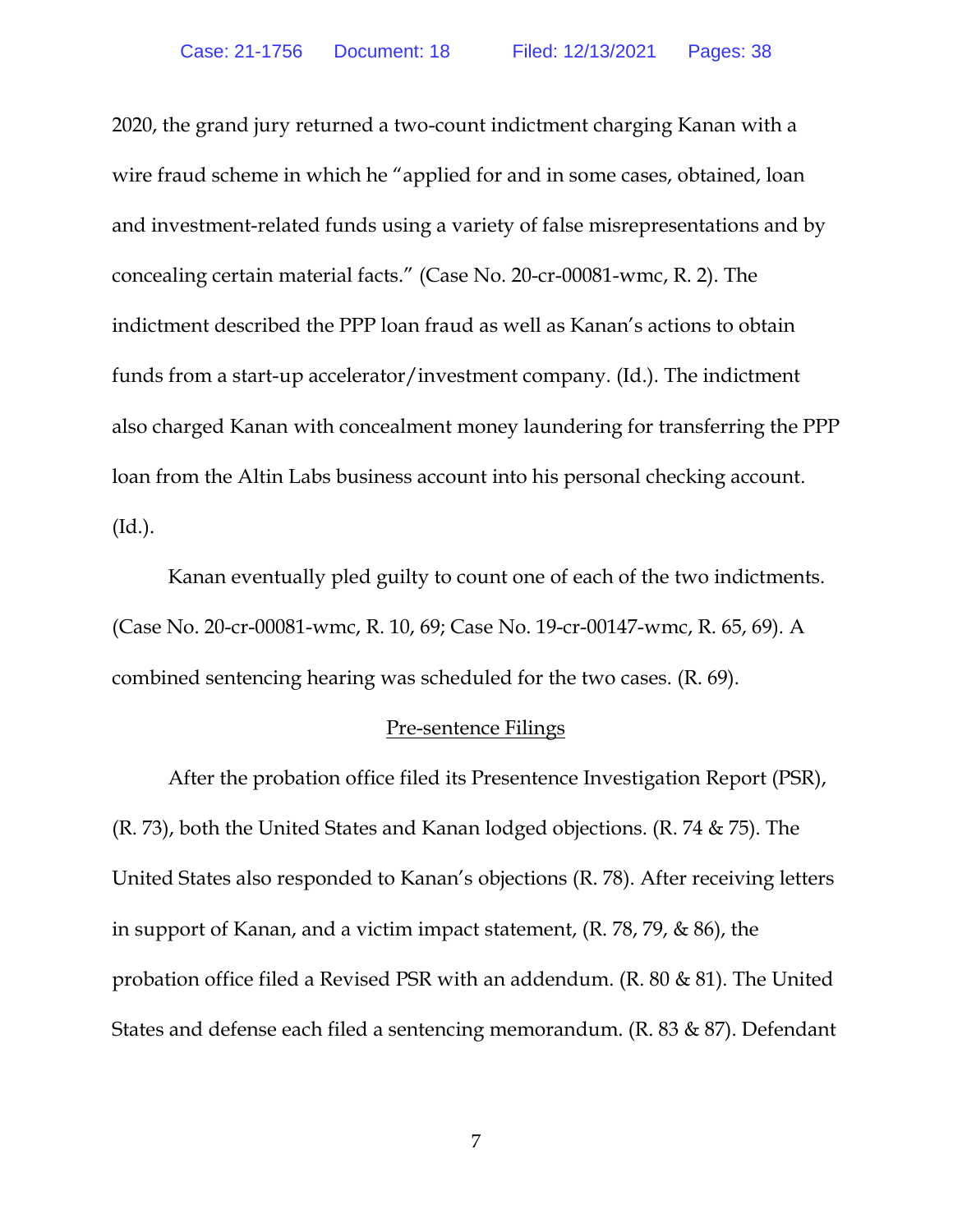then filed a supplemental sentencing memorandum before Kanan's counsel withdrew from the case. (R. 91).

Kanan's new defense counsel filed more objections to the PSR, and the United States responded. (R. 95 & 96). Probation filed a Second Revised PSR with a Second addendum (R. 97 & 98). Kanan filed another sentencing memorandum and additional letters. (R. 100-102). Kanan also filed exhibits for sentencing and an exhibit addendum. (R. 103 & 105). The United States filed a response to Kanan's second sentencing memorandum and its own exhibits. (R. 104).

Going into sentencing, the parties had a myriad of disagreements about the advisory-guideline range. The parties disagreed about whether and how to combine the cases for sentencing, relevant conduct, and the loss amounts. The parties also disagreed about guideline adjustments including whether Kanan should face an adjustment for obstruction of justice under U.S.S.G. § 3C1.1 because he "logged into his iCloud account and 'wiped' it in an attempt to destroy evidence" shortly after the search warrant of his home and gas stations. (R. 97, ¶ 69). The Second Revised PSR concluded the proper advisory guidelines range was 41-51 months. (R. 97, ¶¶ 75-80, 117). The United States argued that the correct guidelines range was 37-46 months. (R. 96, 104). Kanan argued it should be 15 to 21 months. (R. 95, p. 5).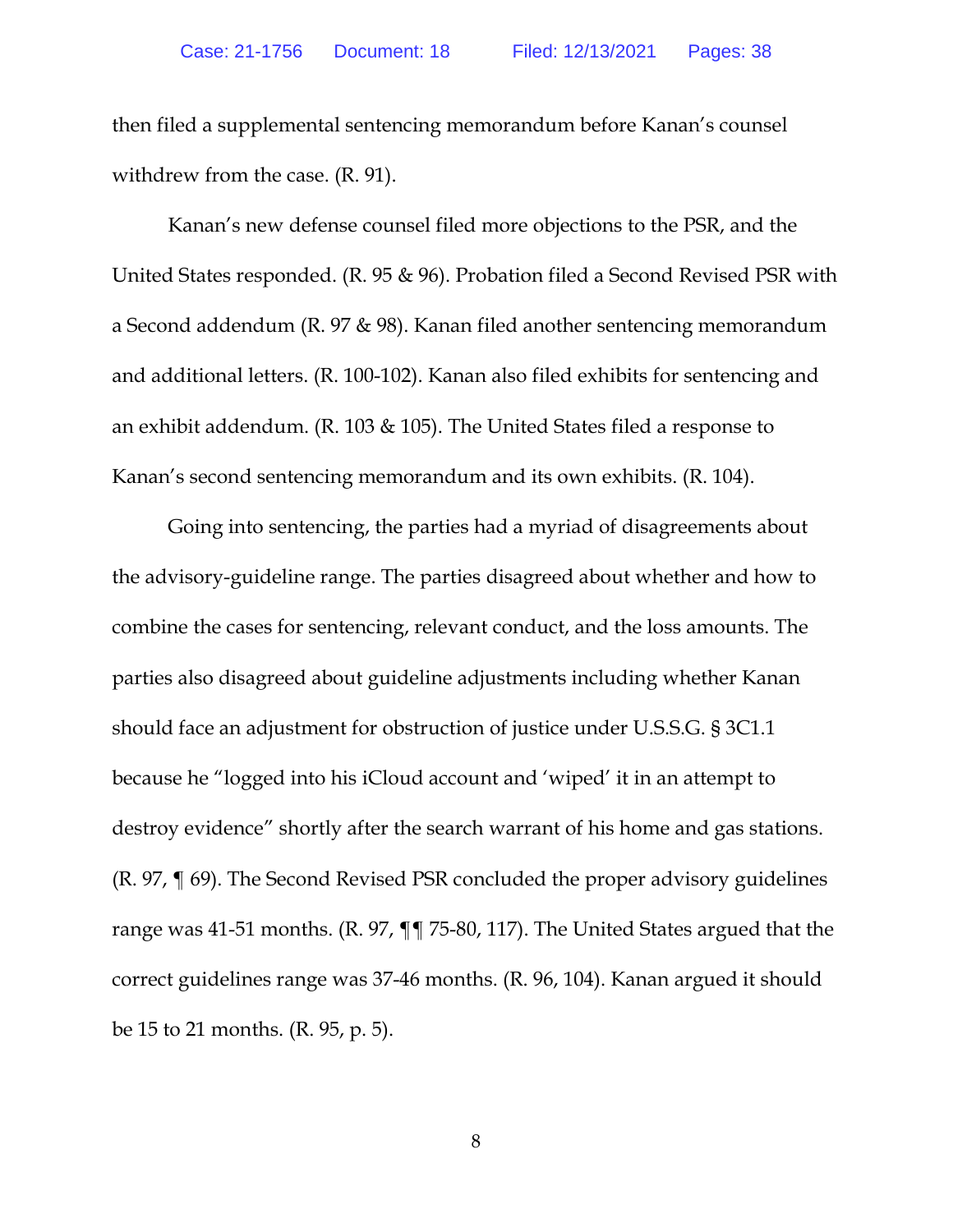The government and Kanan both filed sentencing memoranda. The government argued that a sentence at the top of the ultimate guideline range calculated by the court was warranted based on defendant's disregard for truth and the law; his understated criminal history, which included his previous fraud conviction and 37-month sentence; and the seriousness of his two new fraud crimes, the first of which he committed six months after serving his term of supervised release for the first fraud conviction, and the second of which he committed while violating his pre-release order in the access-device fraud case. (R. 83).

In his sentencing memorandum, Kanan focused on the guidelines' calculation, arguing that his plea agreement barred the government from recommending obstruction, given the government's recommendation of acceptance. He also contended that his two fraudulent schemes were not relevant conduct to each other and should not be aggregated under controlling Seventh Circuit case law. Kanan urged the court to sentence him to 15 months, arguing that the sentence was supported both by the ten-and-one-half months he had spent during pre-trial detention in three different jails during the COVID-19 pandemic, and by other cases he pointed to where defendants had received noncustodial sentences for what he contended were more complex schemes resulting in more actual harm. (R. 100). He also asked the court to factor in good-time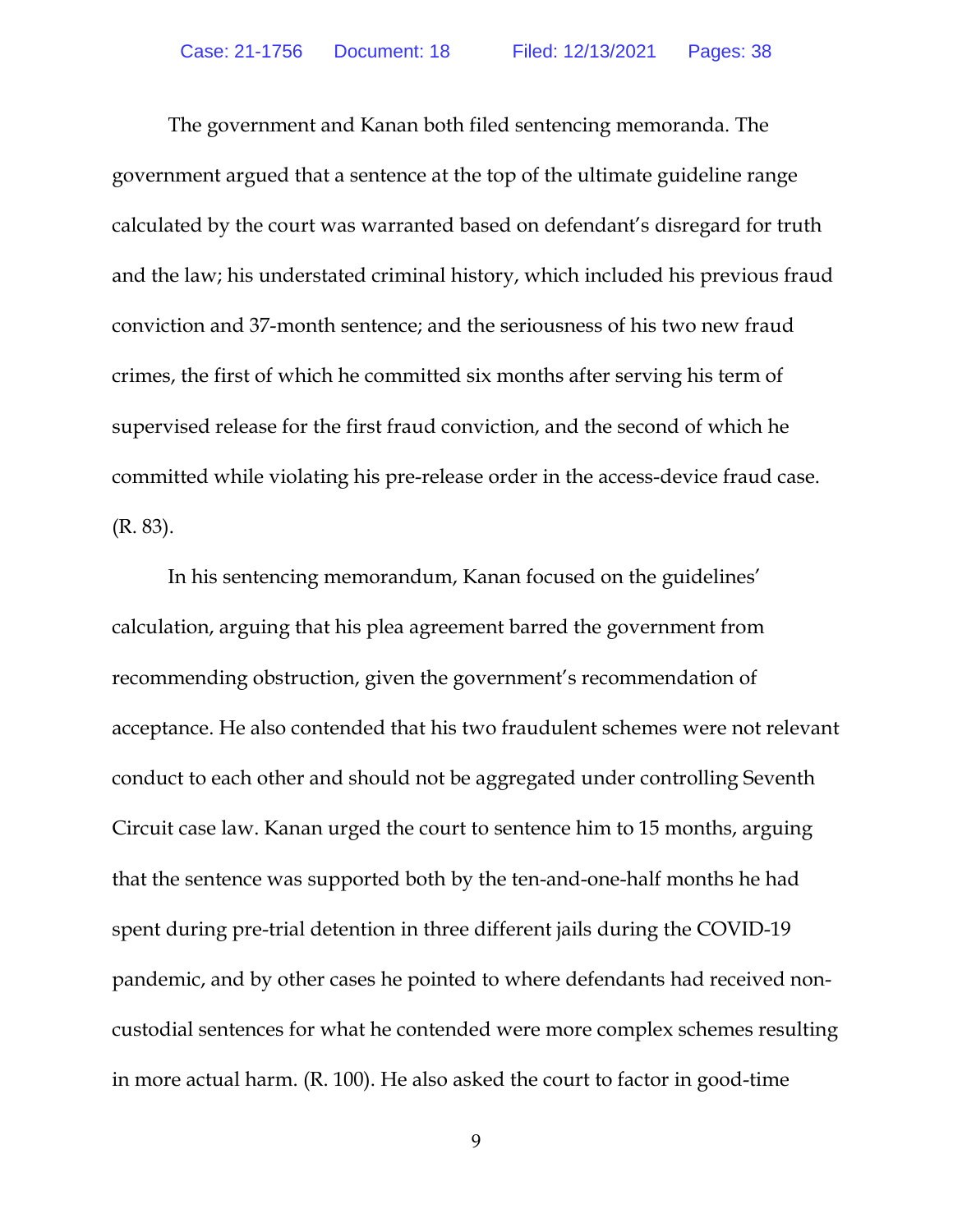credit and, if any time remained, to allow him to serve that time in home confinement. (Id.). The government responded that its positions on obstruction and relevant conduct were proper and it did not breach the plea agreement by recommending obstruction. (R. 104).

#### Defendant's Combined Sentencing Hearing

Kanan was sentenced on both cases following a lengthy sentencing hearing on April 21, 2021. (App 1-79). At the hearing, the court first confirmed that Kanan did not want to withdraw his plea, since Kanan had argued the government had breached its plea agreement by arguing for obstruction. (App'x 3-6). After confirming Kanan did not want to withdraw his plea, the court acknowledged its obligation when determining Kanan's sentence, to take into consideration the advisory sentencing guidelines and the statutory purposes of sentencing under 18 U.S.C. § 3553(a). (App'x 6).

The court next asked Kanan's counsel to clarify Kanan's position on the guidelines' objections because the court wanted to make sure it understood them. The court said it wanted to emphasize, however, before ruling on the objections "particularly for Mr. Kanan" that despite the flurry of filings about the guidelines' objections, that the court viewed the driving factor for sentencing as Kanan's criminal history. (App'x 6-9). The court expressed concern that Kanan had been given a significant break by the district judge in Vermont, who credited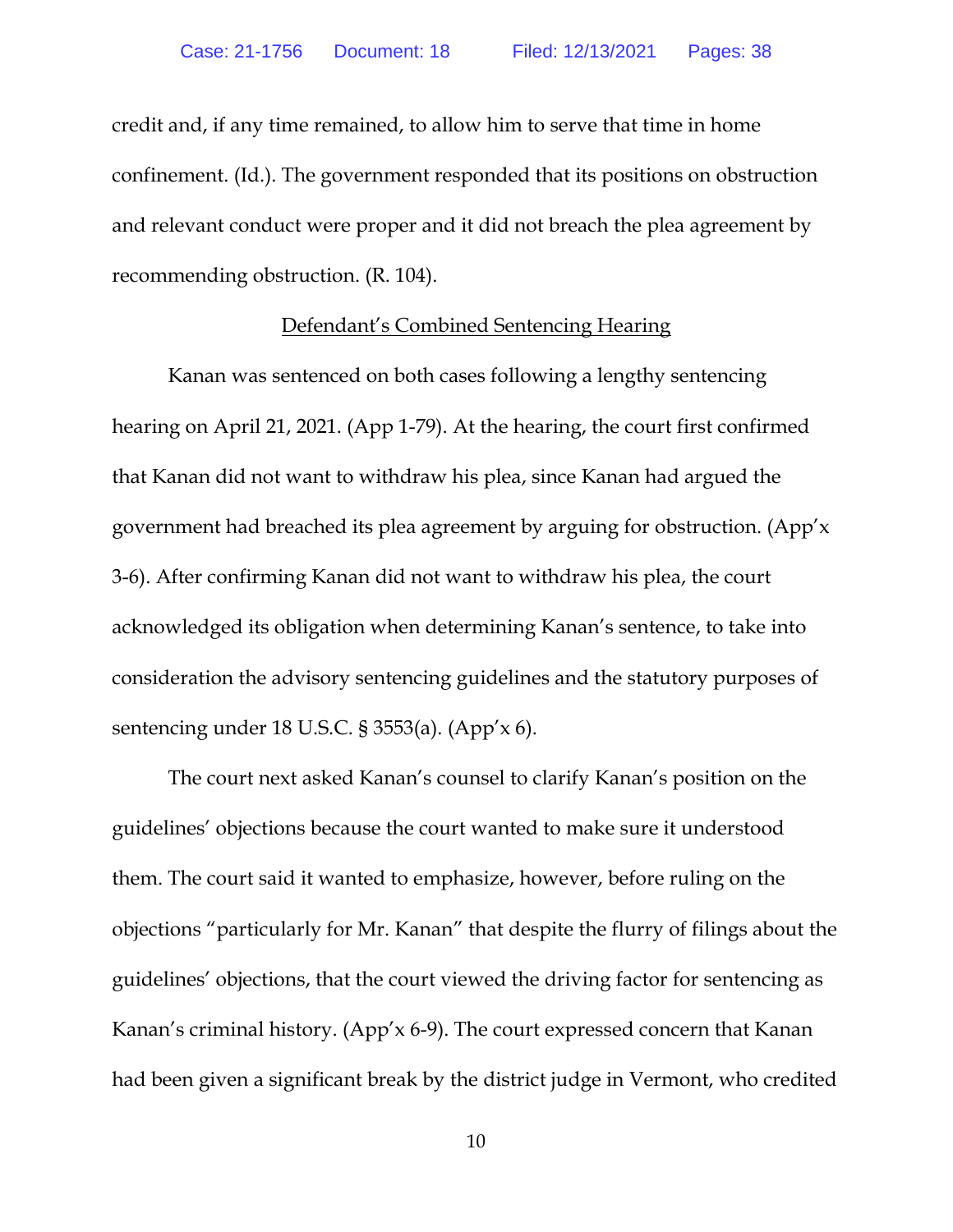Kanan's expressions of remorse and regret, to justify a 37-month sentence, which was well below the advisory guideline range for the serious three-pronged fraud Kanan was involved in there. The court also expressed concern that despite the 37-month prison sentence he previously served, Kanan remained undeterred, as evidenced by his two new cases:

> [D]espite all of this hullabaloo on the number of points, the driving factor for sentencing here is the defendant's criminal history in which he engaged in not one, but three different forms of fraud; threw himself on the mercy of the court before Judge Sessions in Vermont in which he, emphasized to the court, and now I'm quoting, that "He is deeply and gratefully sorry for his crimes and would regret them for the rest of his life."

> And Judge Sessions, who's a tremendous judge, took him at his word, noted his strong family support and strong commitments to family and observed that there's a depth of regret, and even despair, that suggests that this has had a profound effect upon the defendant, at which point he comes to Wisconsin, commits two more serious offenses.

> And so, whatever the guideline range is, it's not driving this sentence. But if I've got any of that wrong, in terms of your view of these additional objections, I'd certainly want to hear them before I rule on the guideline range.

(App'x 9).

Defense counsel responded by addressing Kanan's objection to the PSR's

method of grouping the two cases under U.S.S.G. § 3D1.2, (App'x 9-10) (R. 97 ¶

74), which sparked a discussion between the court, the government, defense

counsel, and probation. (App'x 9-32). During the discussion, the court noted it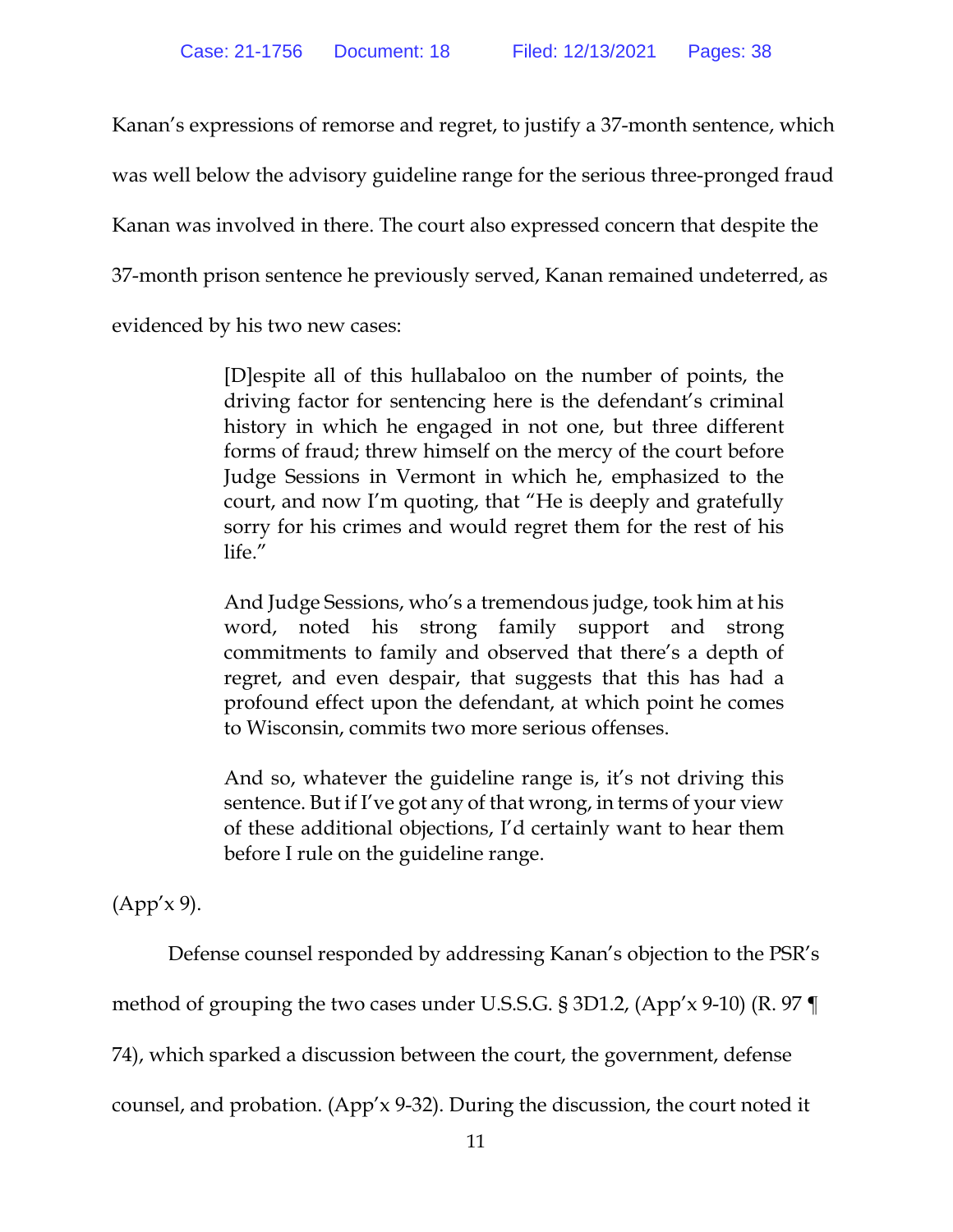wanted to "get the guideline calculation as correct as possible." (App'x 27). Following the exchange, the court concluded it would give defense counsel's grouping argument the benefit of the doubt and lowered Kanan's advisory guidelines to a range of 18 to 24 months. The court also said, however, that it found that range to be "ridiculously low, given the gravity of the defendant's past conduct in Vermont and now repeated violations here." (App'x 33)*.*

The court next asked for sentencing arguments from both sides,

acknowledging the sentencing memoranda and letters he had already received.

(App'x 33-34). The government informed the court that under the plea

agreement, it was bound to recommend a within-guidelines sentence. (Id.).

Defense counsel recommended a 15-month sentence, arguing it was still Kanan's position that 15 to 21 months was the correct guideline range. (App'x 34- 35). The court questioned the recommendation given Kanan's criminal history:

But here, I don't know how you can look at the sentencing by Judge Sessions. He went well below the guideline range for that conduct and gave this defendant 37 months. He served that time, came out and committed serious fraud, was put on supervised release pending sentencing for that fraud and then committed, as you've emphasized, separate set of fraud.

I start at 37 months. How else do we send a message to this defendant that he's chosen a career of fraud, all the more aggravated by the fact that he's chosen it when has the ability to do very well legally? I just – it's tone deaf for you to ask for anything less than 37 months, but I understand you are asking for it. I just – can't point to anything here that would justify that sentence other than the guideline range, which just ignores the conduct that is before me.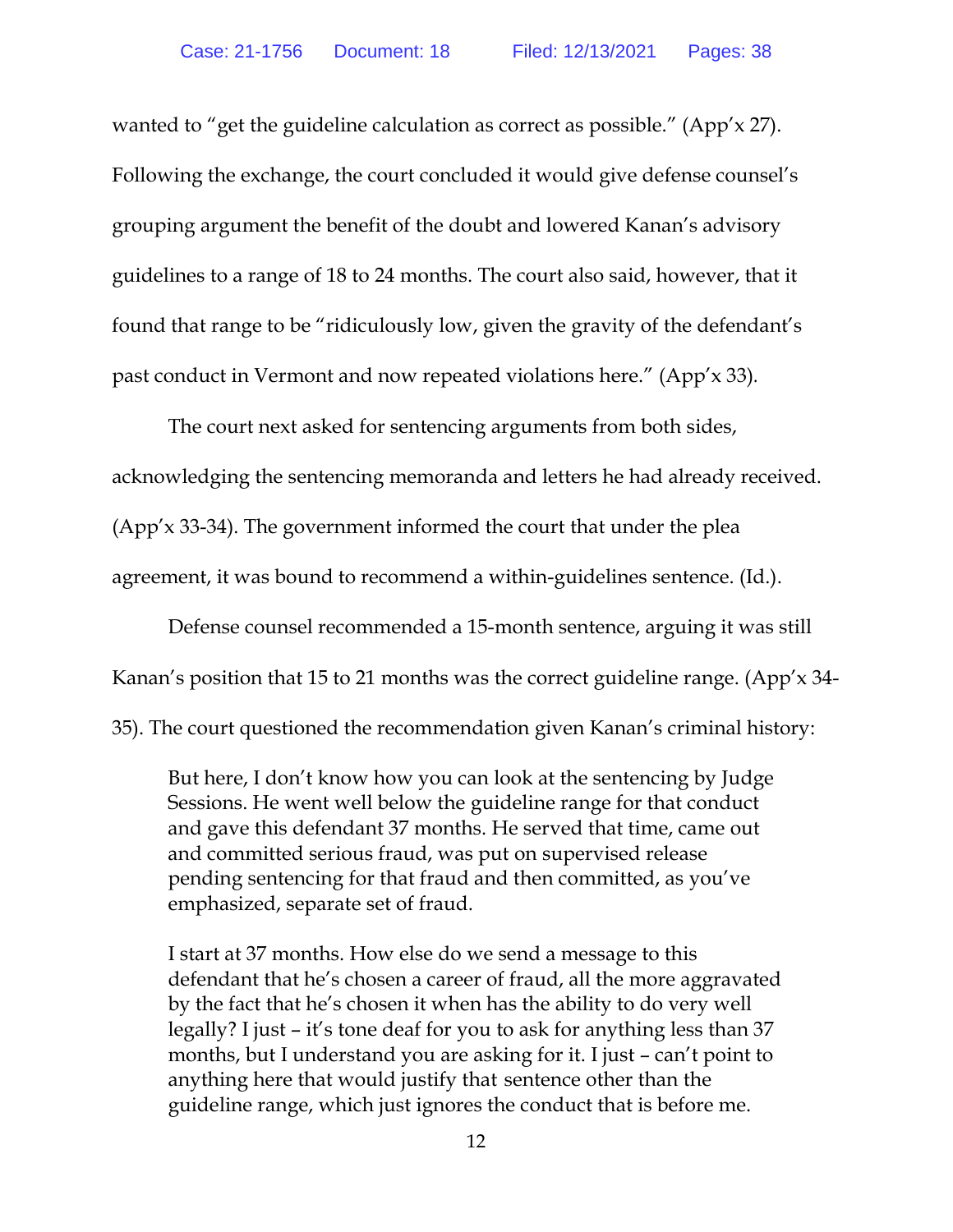(App'x 35-36).

 Defense counsel disagreed that Kanan had chosen a career of fraud and then finished his sentencing argument. Counsel reiterated that the correct guideline calculation was 15 to 21 months and also argued that Kanan's original fraud was a desperate decision to save his failing business, he was paying a price by being back in prison, the guidelines adequately accounted for the court's concerns, and other fraud defendants had received similarly low sentences. (App'x 36-40).

The court invited Kanan to allocute and Kanan began by asking about the guideline calculation, "So just to be clear, what is the range that you're starting with, Your Honor?" (App'x 43-44). The court responded, "I'm starting with the guideline range which I find is just not applicable to the seriousness of your conduct. I'm starting, in my own mind, with 37 months that you received for similar crimes for Judge Sessions. But at this point you're not limited in any way. You can comment in any way you wish." (Id.).

Kanan persisted that "I just wanted to understand . . . the legal process on establishing the correct guideline range . . . I think this is very very important to establish." (Id.). Noting that no one had addressed the § 3553(a) factors, the court cautioned Kanan that it was "not bound by the guideline range, whatever it is. And you and your counsel have very effectively poked holes in the original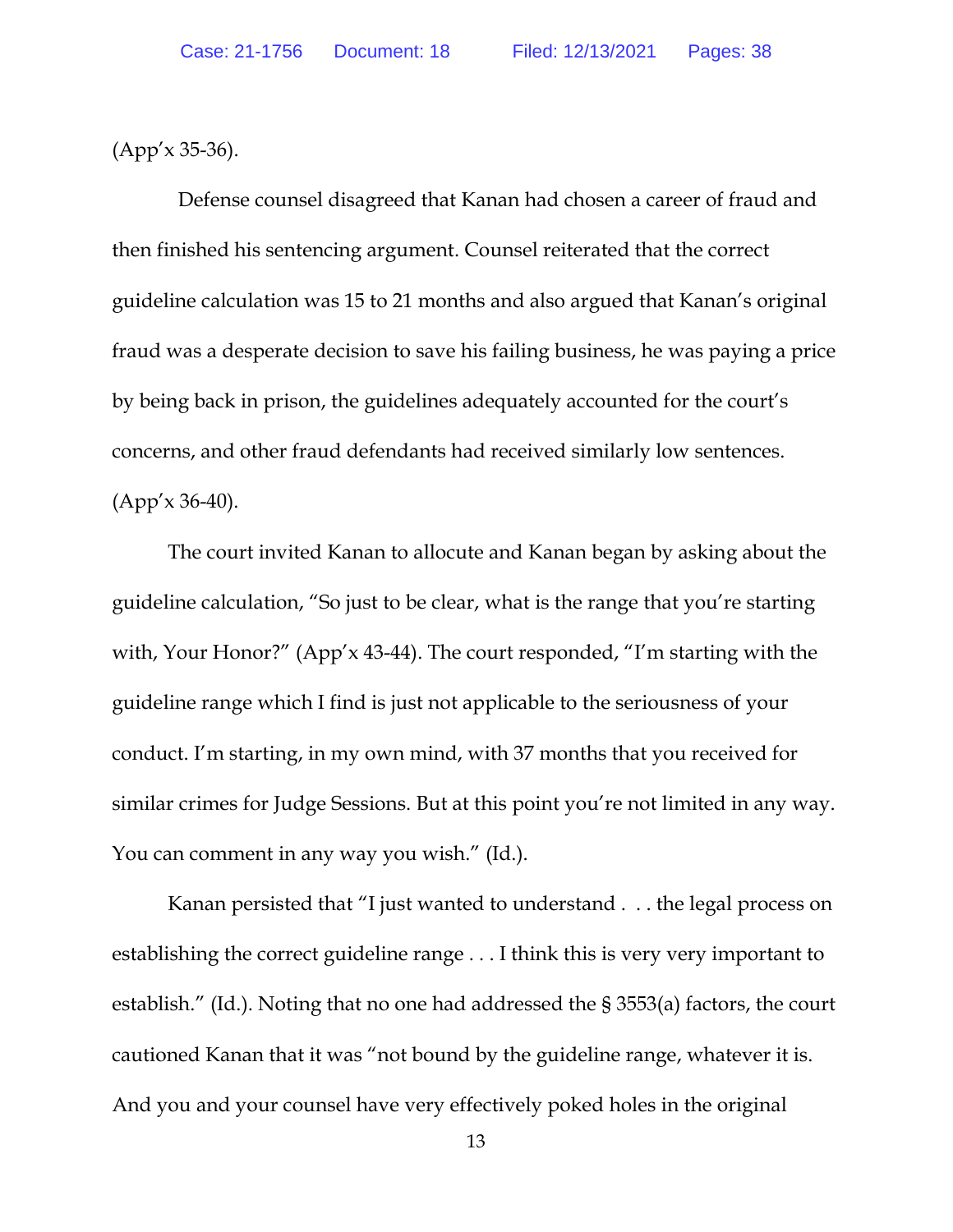guideline range, but that's all it is. It's an advisory guideline range . . . And I'm concerned that just like you seem to view everything else in your life, that this is just a game that you think we're engaged in, it's not a game. And whatever we derive [sic] at, an advisory guideline range is only one factor I'm required to consider." (App'x 44-45).

Kanan apologized for his misconduct and for twice betraying the court's trust, stating that he "appear[ed] before the Honorable Court today as a defeated, lost, humiliated and broken man." (App'x 47). He pointed both to the poverty and hardships of his childhood in Libya and to his successful completion of supervised release, stating that supervised release had given him the needed guidance and structure to control his impulsive behavior. (App'x 47-50). He said there were no excuses for his failings and he should have known better. (App'x 50). He also noted that his pre-trial detention was difficult because of Covid-19 and then stated he had conducted research "to extrapolate a quantitative relationship between the length of a sentence and confinement conditions." (App'x 51). Based on cases he selected, he then concluded that the ten-and-a-half months he had spent in pretrial detention "would have the same punitive and deterrent effects of a 53-month sentence." (App'x 53).

At the conclusion of these remarks, the court thanked Kanan and said that but for his previous conviction for a very similar crime, it would be in general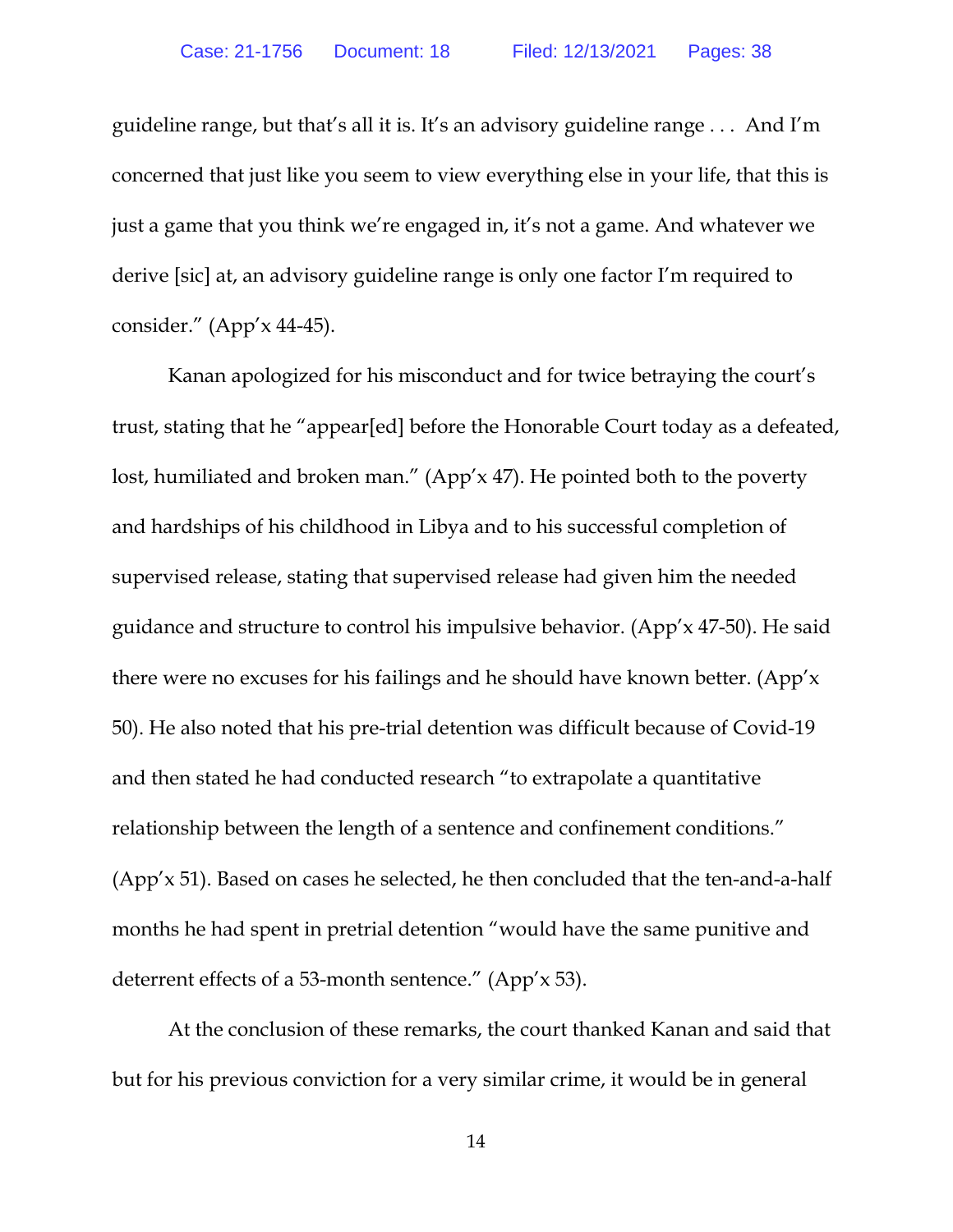agreement with everything he said. (App'x 61). The court had previously acknowledged it would factor into the sentence the impacts of COVID-19 and the severity of his time in jail. (App'x 52). Following further back-and-forth with the defendant, during which Kanan characterized his jail time as the "deterrence of a lifetime" and the court confirmed with defense counsel that all mitigating arguments had been made,  $(App'x 64-65)$ , the court took a brief recess  $(App'x)$ 65).

Upon returning to the bench, the court pronounced sentence. The court decided to rule with the defense on every sentencing issue, resulting in a 15 to 21 month advisory guideline range. (App'x 66-67). After weighing the mitigating factors of defendant's difficult upbringing, the impact of COVID-19 during his jail time, and the impact on his family against the aggravating factors of his repeated crimes and misuse of government COVID-19 funds, the court imposed a 42-month prison term on each count to run concurrently, (App'x 70-71), ordered \$147,060 in restitution, (R. 74), and confirmed that it would have given the same sentence regardless of the guideline calculation and loss figures in each case. (R. 76-78).

Following pronouncement of the sentence, the court asked, "Anything more for the defense?" In response, Kanan asked the court to recommend that he be transferred to a prison as soon as possible and the court agreed to make that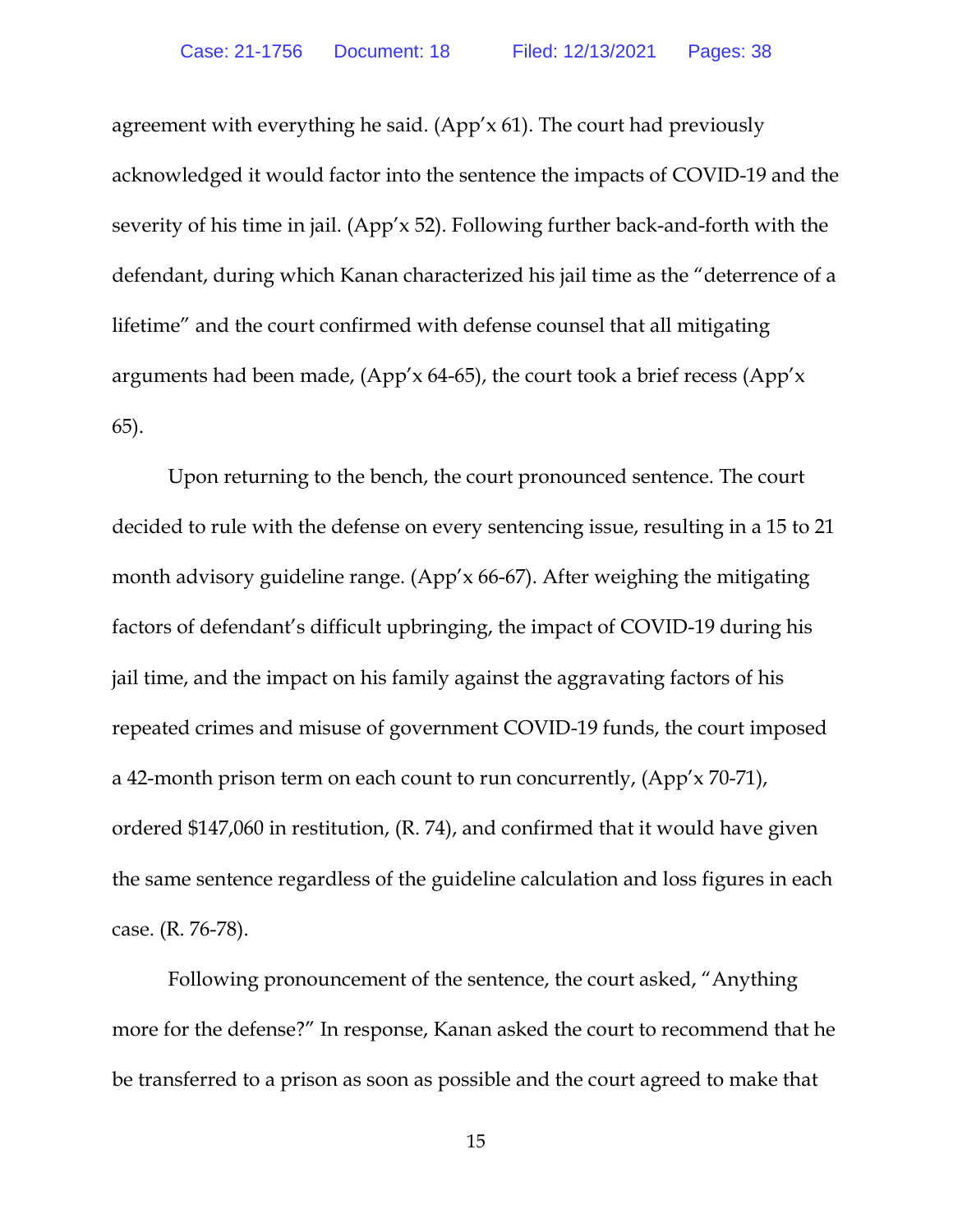recommendation. Kanan also complained to the court that the 42- month sentence was longer than similarly situated offenders because he would not get good time credit for the time he had already served. (App'x 77-79). The court dismissed the argument and adjourned the hearing. (Id.).

At times during the sentencing hearing, the court correctly referred to Kanan being on "pretrial release" when he committed the 2020 fraud and at other times the court referred to it as "supervised release." (Compare App'x 7, 35, & 36 with App'x 69, 70, & 71). When pronouncing sentence, the court correctly said that Kanan committed the 2020 fraud after being released on "pretrial" conditions. (App'x  $69$ ). The court's written Statement of Reasons also correctly noted that Kanan was on "pretrial release" when he committed his 2020 fraud, noting:

> . . . and the outrageous, fraudulent schemes here, involving the stealing of scholarship funds from the Libyan Embassy and COVID-19 moneys, the latter of which occurred while defendant was on pretrial release pending resolution of the former.

(R. 108, p. 5; Case No. 20-cr-00081-wmc, R. 100, p. 5).

The combined judgment of conviction was entered on April 27, 2021, (App'x 80-85, 86-91), and docketed in both cases on the same day. (R. 110; R. 102

Case No. 20-cr-0081-wmc). These timely appeals followed.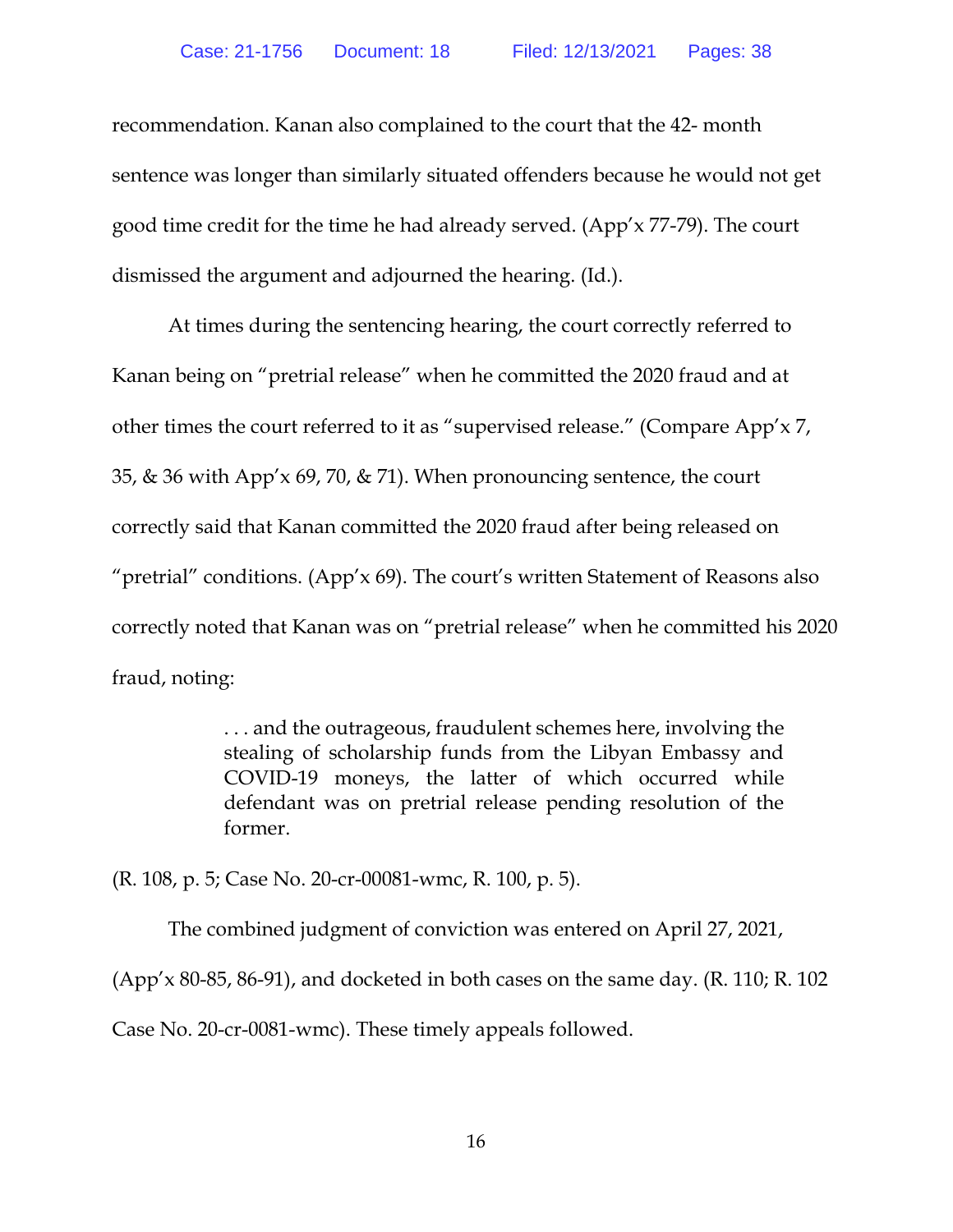#### SUMMARY OF ARGUMENT

<span id="page-21-0"></span>There was no procedural error in this case, plain or otherwise. The district court followed all required sentencing procedures—it calculated the guideline range, gave the parties a chance to advocate for the appropriate sentence, allowed the defendant to meaningfully allocute, and then issued a 42-month sentence. The court's remark about starting in his own mind at 37 months was not an impermissible predetermination of Kanan's sentence. Instead, the court was being transparent in its thinking about the factors it believed would drive the sentence, informing defense counsel that his recommendation of a 15-month sentence was not likely to be persuasive considering the court's concerns that the prior 37-month sentence had not deterred Kanan.

The district court simply misspoke by saying at times during the sentencing hearing that Kanan was on "supervised release" instead of "pretrial" release when he committed the loan fraud that underlies his 2020 fraud conviction. But this misstatement about the type of release does not, as Kanan contends, amount to inaccurate information material to the court's sentencing rationale. Plus, when pronouncing sentence, the court correctly stated that Kanan committed the 2020 fraud after being released on "pretrial" conditions. (App'x 69). Further, since the court corrected any misstatements in its Statement of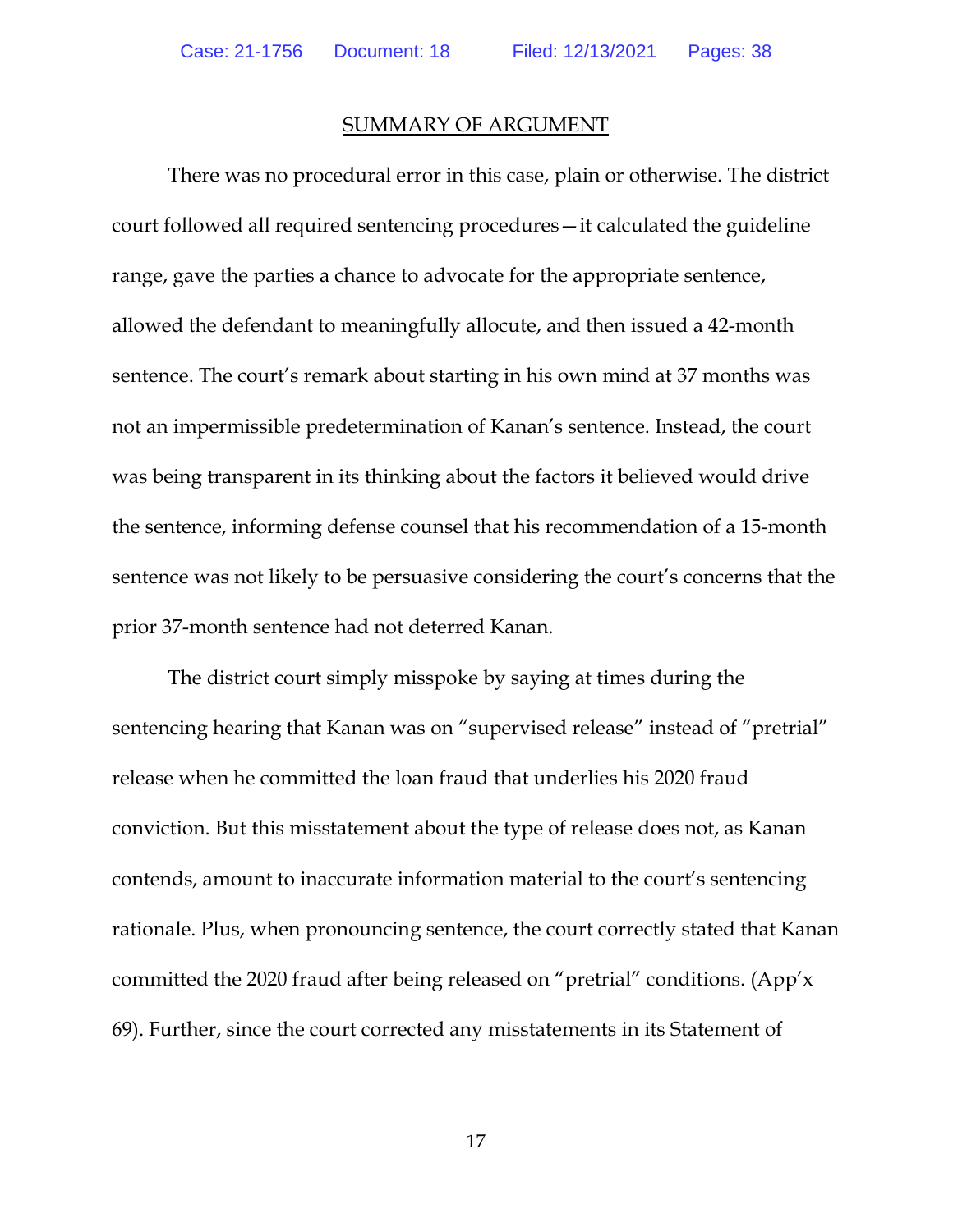Reasons, it is clear that the court did not rely on any inaccurate information in sentencing Kanan.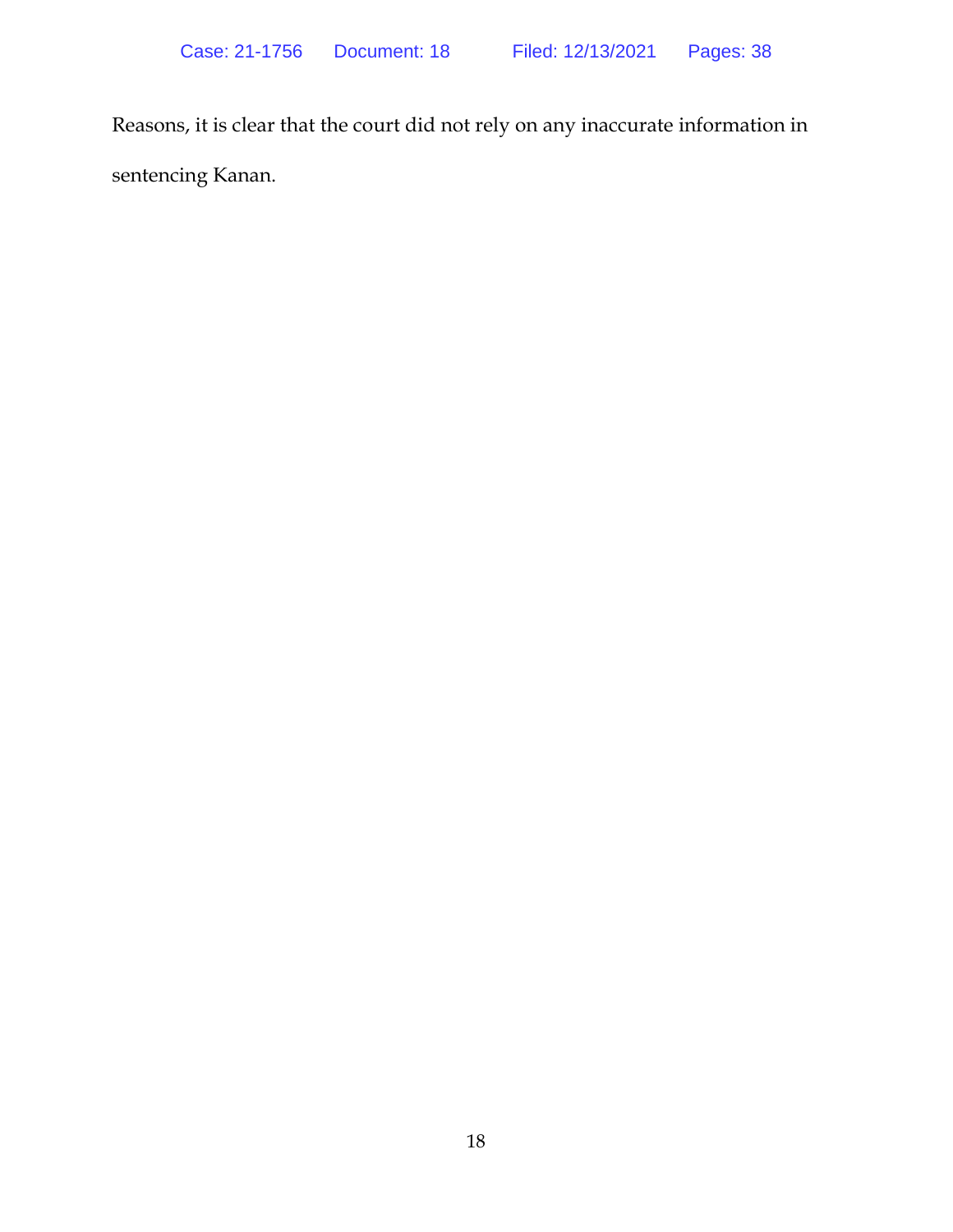#### ARGUMENT

<span id="page-23-0"></span>I. The district court followed the required sentencing procedures and did not impermissibly predetermine Kanan's sentence.

#### A. Standard of Review

<span id="page-23-1"></span>Procedural errors at sentencing are ordinarily reviewed *de novo*. *See, e.g.*, *United States v. Esposito*, 1 F.4th 484, 487 (7th Cir. 2021). To the extent the appellant is arguing that the error the district court committed was denying Kanan meaningful allocution, then the standard of review is plain error because defense counsel did not raise that objection at sentencing. *See United States v. Hoke*, 569 F.3d 718, 721-22 (7th Cir. 2009); *United States v. Luepke*, 495 F.3d 443, 448 (7th Cir. 2007). To demonstrate plain error, a defendant must show that (1) the court committed error; (2) it was plain; (3) it affected the defendant's substantial rights; and (4) the court should exercise its discretion to correct the error if it determines the error seriously affects the fairness, integrity, or public reputation of the judicial proceedings. *Id*.

#### B. Discussion

<span id="page-23-2"></span>The district judge followed the required sentencing procedures—he reviewed the parties' extensive pre-sentencing filings, (R. 73-75, 78-81, 83, 86, 87, 91, 95-98, 100-106), calculated the guideline range, (App'x 33, 66-7), gave the parties a chance to advocate for the appropriate sentence, (App'x 9-65), allowed the defendant to allocute, (App'x 44-65), and then issued a sentence. By telling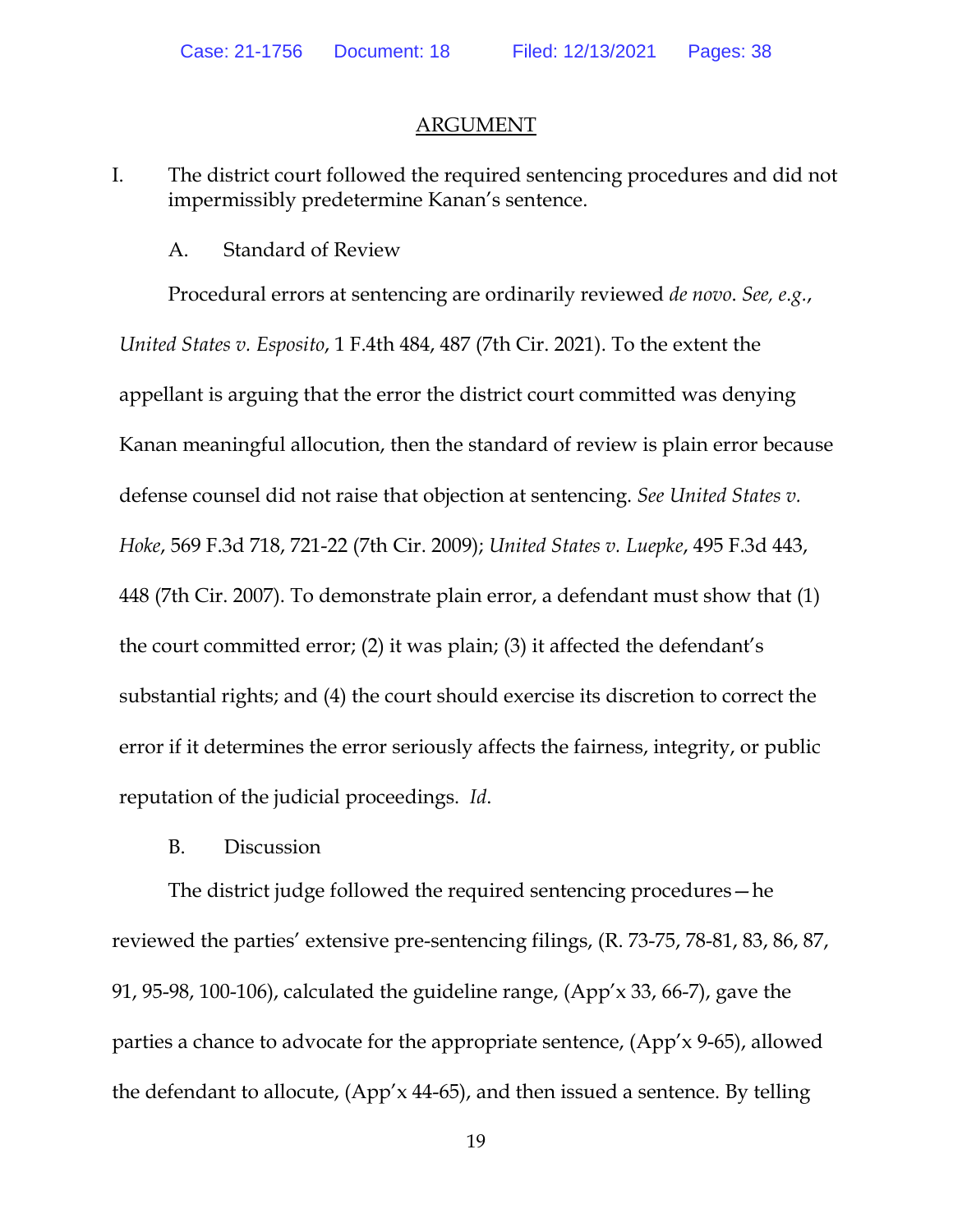defense counsel, "I start at 37 months," in response to defense counsel's request for a 15-month sentence, the court was simply explaining its current thinking about the appropriate sentence, which is neither an error nor an impermissible predetermination of a sentence. *See United States v. Dill*, 799 F.3d 821, 825 (7th Cir. 2015) (finding no procedural error despite court announcing at the start of the hearing that it would "probably" impose a term of reimprisonment between one and two years in light of the previous revocation; record as a whole showed court gave careful and individual consideration to defendant's case and the judge did not "disable himself" from considering a lower term before hearing all of the relevant information).

Since the court's statement was not an impermissible pre-determination of a sentence, it did not deprive Kanan of his right to allocution. *See United States v. Hoke*, 569 F.3d at 722 (court did not deny defendant a meaningful right to allocution when, before allocution, it stated in response to a guidelines' objection regarding obstruction, it would "'be taking into account [the defendant's] testimony when it issues its sentence, which will be within the advisory guideline range . . . ." because context made clear court meant that it would use the sentencing guidelines as a baseline).

The statement that the court started at 37 months was not a seemingly conclusive determination of the defendant's sentence. *See, e,g*, *Dill*, 799 F.3d at

20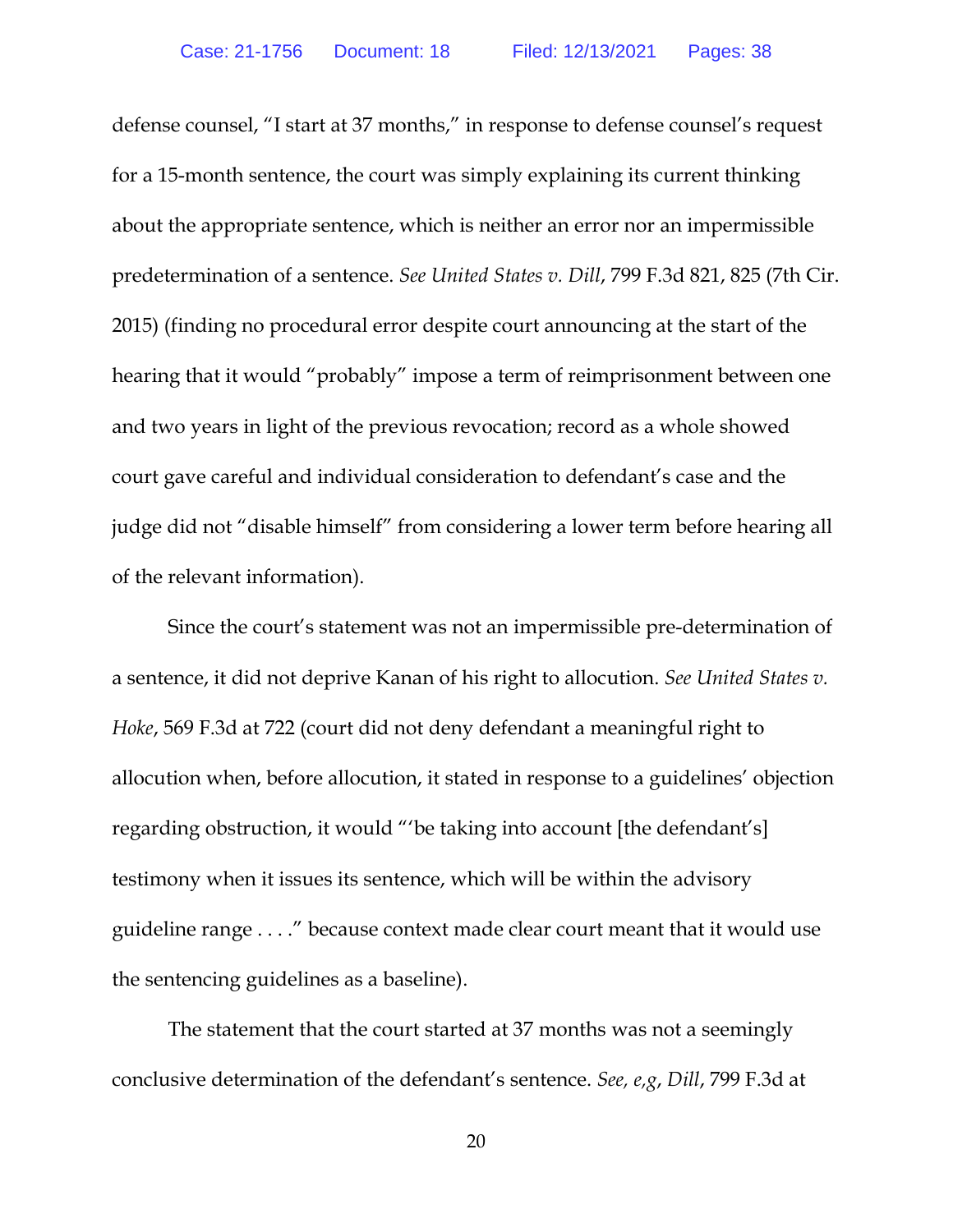825 ("a judge who begins the hearing without any preliminary idea of appropriate sanctions is probably not prepared. Having such an idea does not disable the judge from making the sentencing decision.") (citations omitted). The court left open the opportunity for meaningful advocacy and a meaningful allocution that could influence the ultimate sentence.

Additionally, such a spontaneous statement should not be taken in its strictest sense. What the transcript indicates the court likely meant to convey was: unless he learned something new, which would be unusual considering the comprehensive record he had, he intended to sentence Kanan to at least 37 months. *See Dill*, 799 F.3d at 86 ("Explanations are more often extemporaneous than carefully scripted . . . . For all these reasons, we must 'be careful when a judge has made a spontaneous sentencing statement not to impose an unrealistically literal interpretation on his words.'") (quoting *United States v. Tatum*, 760 F.3d 696, 697 (7th Cir. 2014)). The court here made an effort to keep an open mind throughout sentencing, encouraged Kanan to make any comments he wished, and sincerely wrestled with the issues.

Further, the court did not commit an error by being transparent in his thinking—he let defense counsel know that asking for 15 months was not likely to be persuasive. *United States v. Davis*, 685 Fed. Appx. 483, 486 (7th Cir. 2017)("[Sentencing] Judges are allowed to express preliminary thoughts before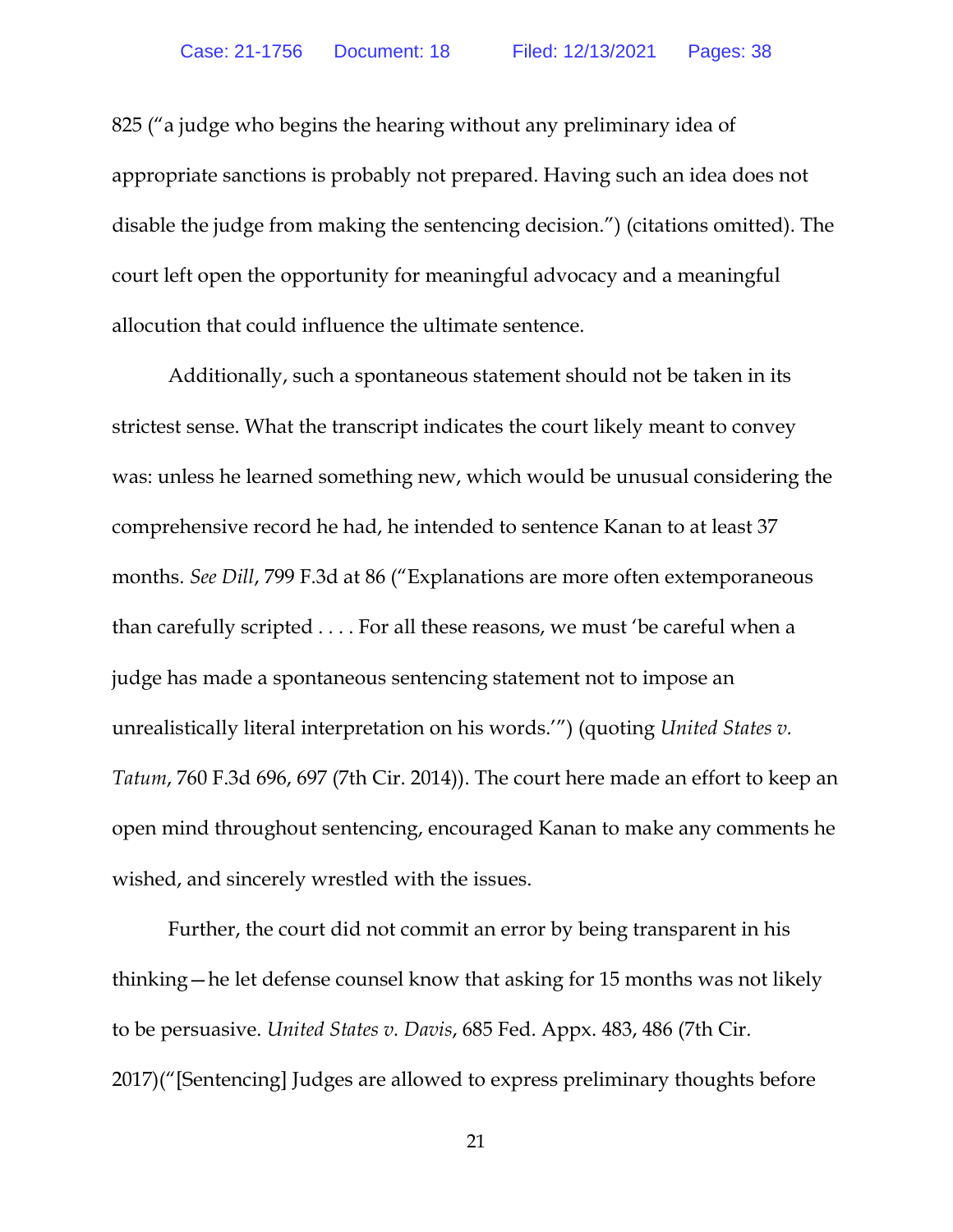reaching a final decision in a case."). It hurts the quality of advocacy to force judges to stoically listen to a lawyer make an argument or recommendation that is unpersuasive. *See United States v. Thomas*, 815 F.3d 344, 347 (7th Cir. 2016).

The context of the court's alleged pre-determination also matters; the court did not make this comment at the change of plea hearing before he received the PSR or sentencing memoranda. Here, the transcript makes clear that he reviewed the extensive pre-sentencing filings. (R. 73-75, 78-81, 83, 86, 87, 91, 95-98, 100- 106). He also asked meaningful questions of the parties and the probation agent who was present about the guideline calculations and ruled on the guideline range. (App'x 10-33). In the middle of trying to figure out the correct sentencing guidelines, the court then noted that "I'm sorry to have belabored all of this, but I want to get the guideline calculation as correct as possible." (App'x 27). He heard the government's sentencing argument and the beginning of the defense's sentencing argument—that he was recommending 15 months—before observing that he would start in his own mind at 37 months. (App'x 34-35; 44).

At that point in the proceeding, it was reasonable for the court to have some idea of the sentence he anticipated imposing even without hearing the remainder of defense counsel's sentencing argument and the allocution. *Dill*, 799 F.3d at 825 ("Rarely does a judge walk into a sentencing hearing without a fairly clear idea of an appropriate sentence."); *United States v. Ochoa-Montano*, 666 F.

22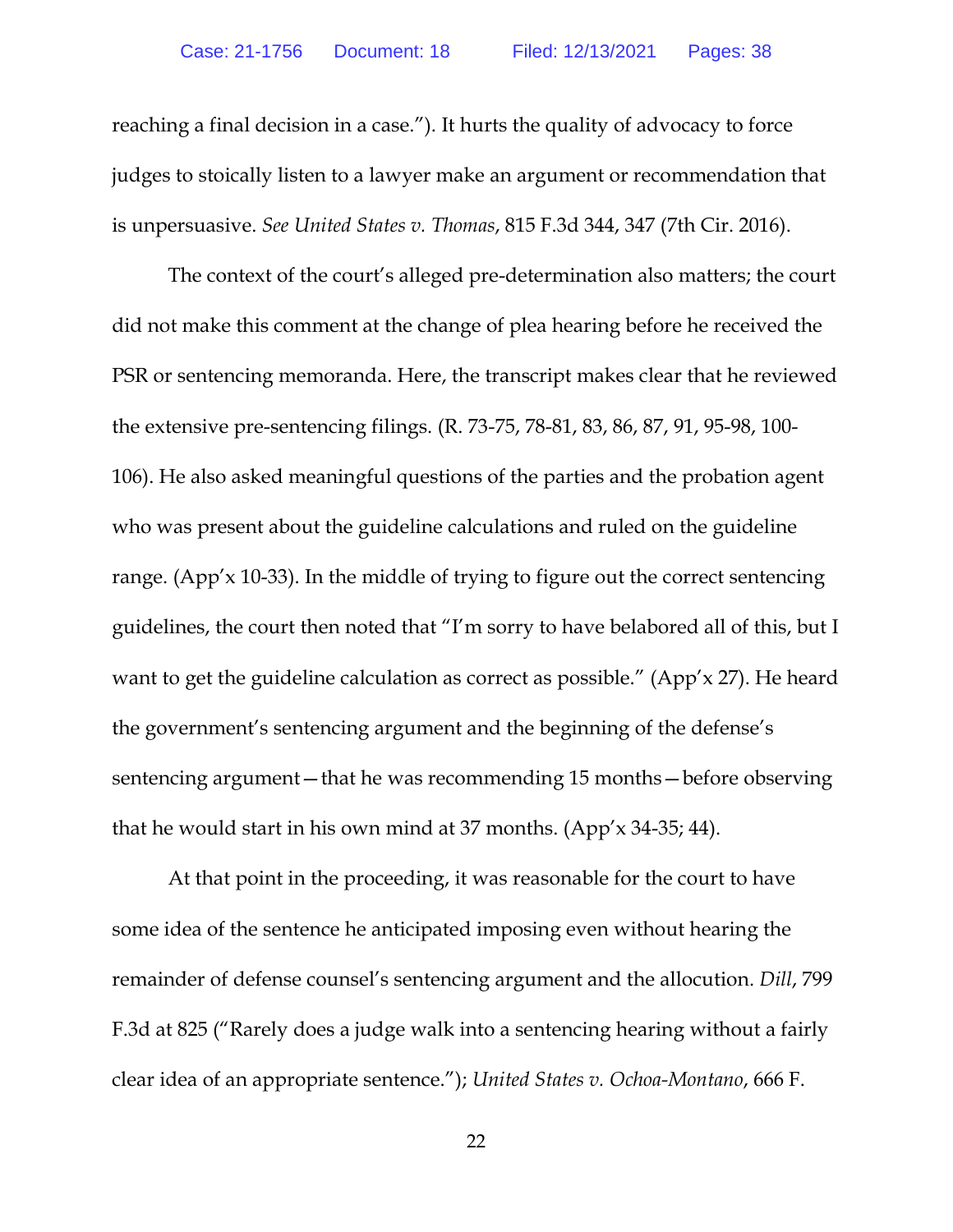Appx 554, 557 (7th Cir. 2016) ("What is more, there is no reason why a judge cannot have a particular sentence in mind after reviewing the presentence report and the parties' written submissions so long as the judge is open to further argument during the sentencing hearing.") (citing *Dill*, 799 F.3d at 825). Here, the court's sincere efforts and time he took to listen to and understand the parties' arguments make clear that despite his statement, he had an open mind and was open to hearing other arguments. (App'x 27). Responding to points Kanan made in his allocution, the court said it would factor into the sentence the impacts of COVID-19 and the severity of his time in jail as well as his difficult upbringing and the impact on his family. (App'x 52, 62, 70). This shows that the judge was open to mitigating arguments and that the allocution was meaningful.

The cases the appellant relies on are distinguishable: *United States v. Tatum*, 760 F.3d 696 (7th Cir. 2014) and *United States v. Luepke*, 495 F.3d 443. First, in *Tatum*, the district court sentenced the defendant to 24 months of probation, but noted that "we'll see what the next two years are going to bring in terms of your ability to conform your conduct to the requirements of the law, because if you don't, the 24 months of probation is going to be 24 months in prison." 760 F.3d at 696. Two months later, defendant violated his terms of release. *Id.* at 697. At his revocation hearing, the court sentenced him to 24 months in prison because it had previously promised to do so. *Id.*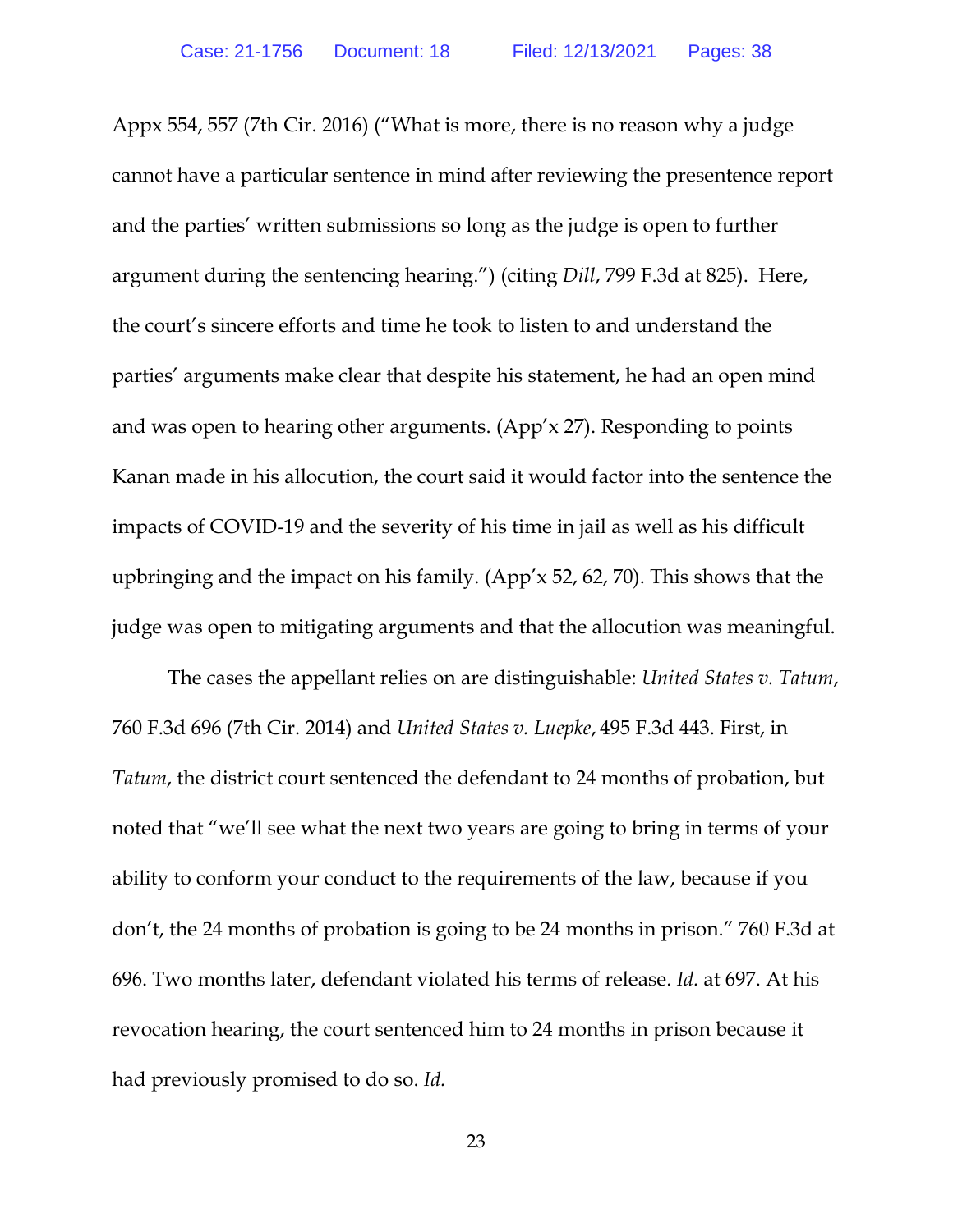*Tatum* is distinguishable in three ways. First, the judge in *Tatum* pronounced a specific sentence two months in advance, without knowing the crime, or having any information about how the defendant changed in those two months, or input from either party. *Id*. That is a far cry from Kanan's case, where the court had much more information, including Kanan's past criminal fraud conviction that had not deterred him from committing two new crimes of fraud, including one while on pretrial release. Second, the judge in *Tatum* expressly committed to a specific 24-month sentence. Here, the judge did not commit to any specific sentence. (App'x 35). Third, *Tatum* was a decision declining to grant an *Anders* motion to dismiss and ordering briefing on a nonfrivolous ground for appeal; it was not a direct appeal from sentencing addressing the merits of the argument. *Tatum*, 760 F.3d at 699.

In *Luepke*, this Court held that the district court committed plain error because in sentencing the defendant for conspiring to distribute methamphetamine, it had announced a seemingly conclusive sentence before giving the defendant a chance to allocute. 495 F.3d at 452. The district court in *Luepke* calculated the guideline range, asked the defense counsel for sentencing advocacy, made a statement about the appropriate sentence, and "adjudged the defendant is committed to the custody for the Bureau of Prisons for

24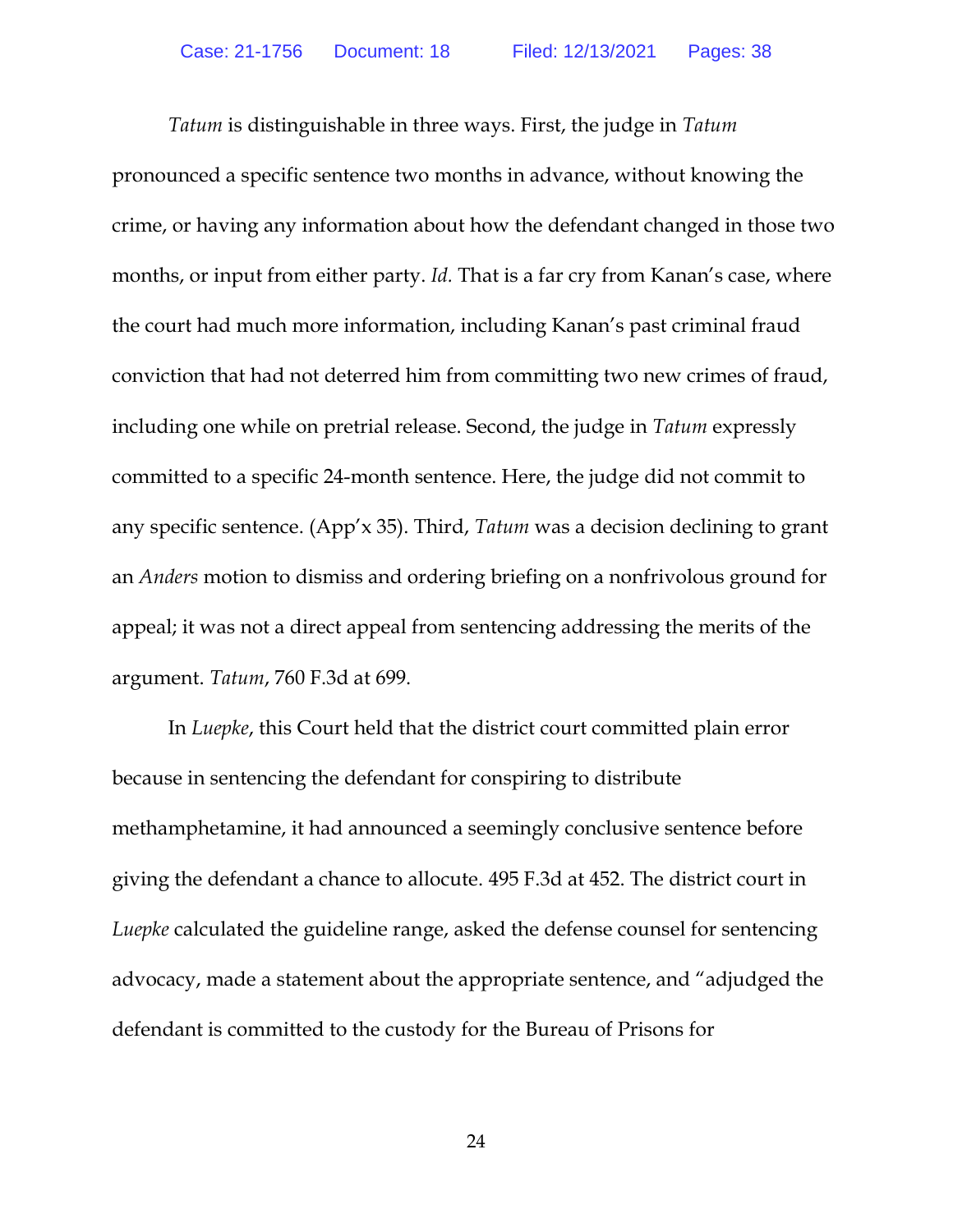imprisonment for a term of 240 months," all before asking the defendant to allocute. *Id.* at 445.

In Kanan's case, the court did not formally pronounce a specific sentence, nor did the court make any "seemingly conclusive" sentencing determination prior to allocution. Instead, the court merely explained its current thinking to defense counsel by stating what it was considering as its "starting point."

Some arguments in appellant's brief ignore the context of the court's remarks and overlook the court's valid concerns. For example, Kanan contends that such a statement accepts the appropriateness of his previous 37-month sentence without examining any of the factors leading to its selection, thereby subjecting defendant to an unfair prison sentence for a subsequent crime if the previous sentence was overly punitive, and regardless of any new circumstances that led Kanan to reoffend. (Appellant's Br., p. 11). Such contentions, however, miss the point that the court was understandably concerned that the previous 37 month sentence – whatever its merits – had simply not deterred Kanan from committing his new and similar white-collar crimes. The court also knew that the previous court had given Kanan a lower sentence because his allocution gave that judge the impression that Kanan had learned his lesson—words that turned out not to be true. (R. 97, ¶ 87); (App'x 9). Moreover, the court was well aware,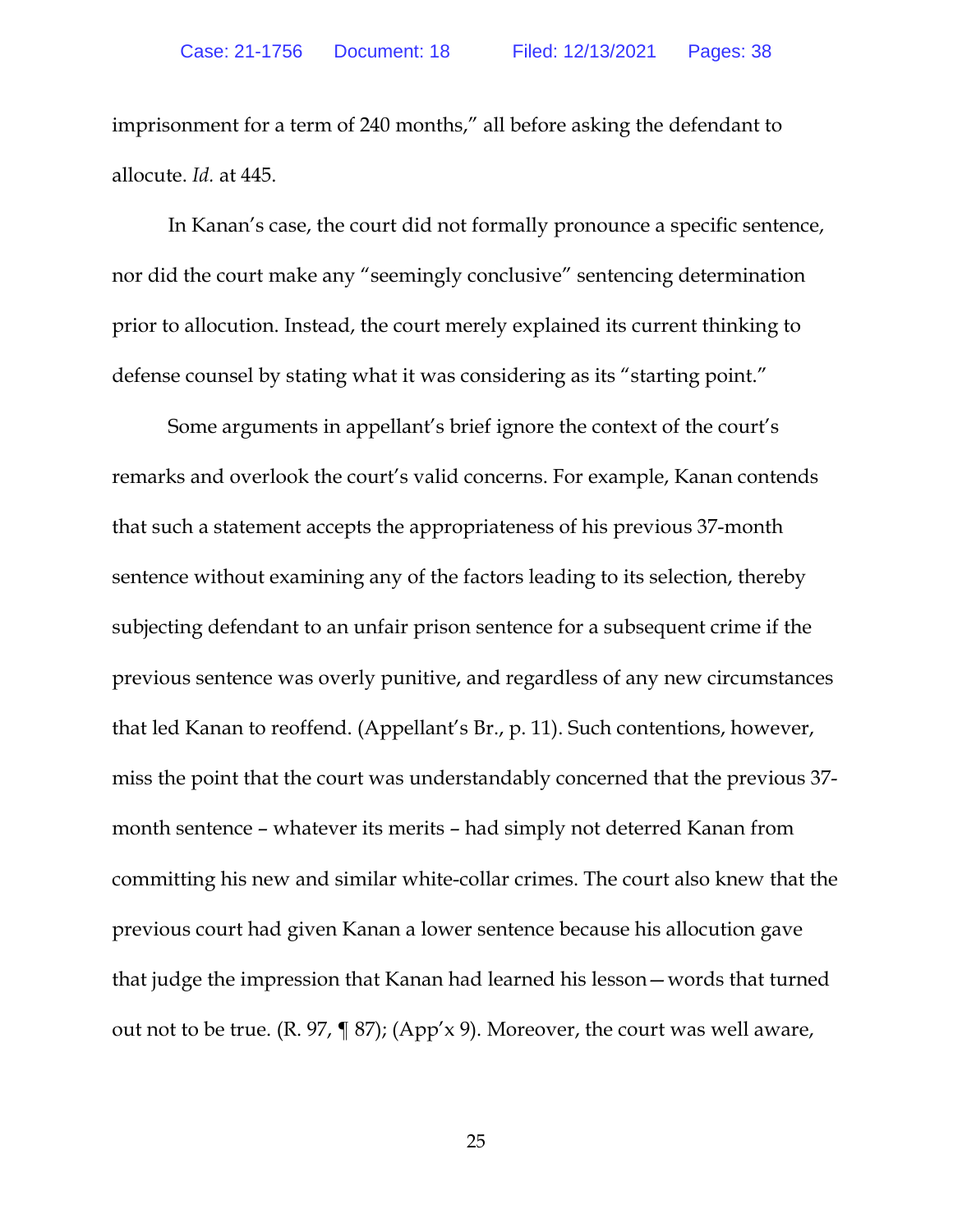through pre-sentence filings and argument, of all of the circumstances that led Kanan to re-offend. (R. 97).

Finally, appellant faults the sentencing court for failing to give appropriate weight to the sentencing guidelines. (Appellant's Br., p. 12). However, the sentencing court is simply required to calculate the guidelines; it is not required to give them any weight. *United States v. Sachsenmaier*, 491 F.3d 680, 685 (7th Cir. 2007) ("The district courts must calculate the advisory sentencing guideline range accurately, so that they can derive whatever insight the guidelines have to offer, but ultimately they must sentence based on 18 U.S.C. § 3553(a) without any thumb on the scale favoring a guideline sentence.").

Indeed, this case illustrates the limitations of the sentencing guidelines, because the guideline calculation varied widely on the esoteric question of whether to aggregate the loss amount of two offenses grouped together but that are not relevant conduct to each other. As this Court has noted:

> In a case . . . presenting a rather technical and arcane question in applying the Sentencing Guidelines, it is perhaps worth another reminder that the Guidelines are, after all, guidelines. They must be considered seriously and applied carefully. In the end, however, the defendant's sentence is the responsibility of the district judge, after careful consideration of all of the relevant factors under 18 U.S.C. § 3553(a) ….

*United States v. Lopez*, 634 F. 3d 948, 953-54 (7th Cir. 2011) (citations omitted).

That is exactly what the court did in this case. It ruled on the sentencing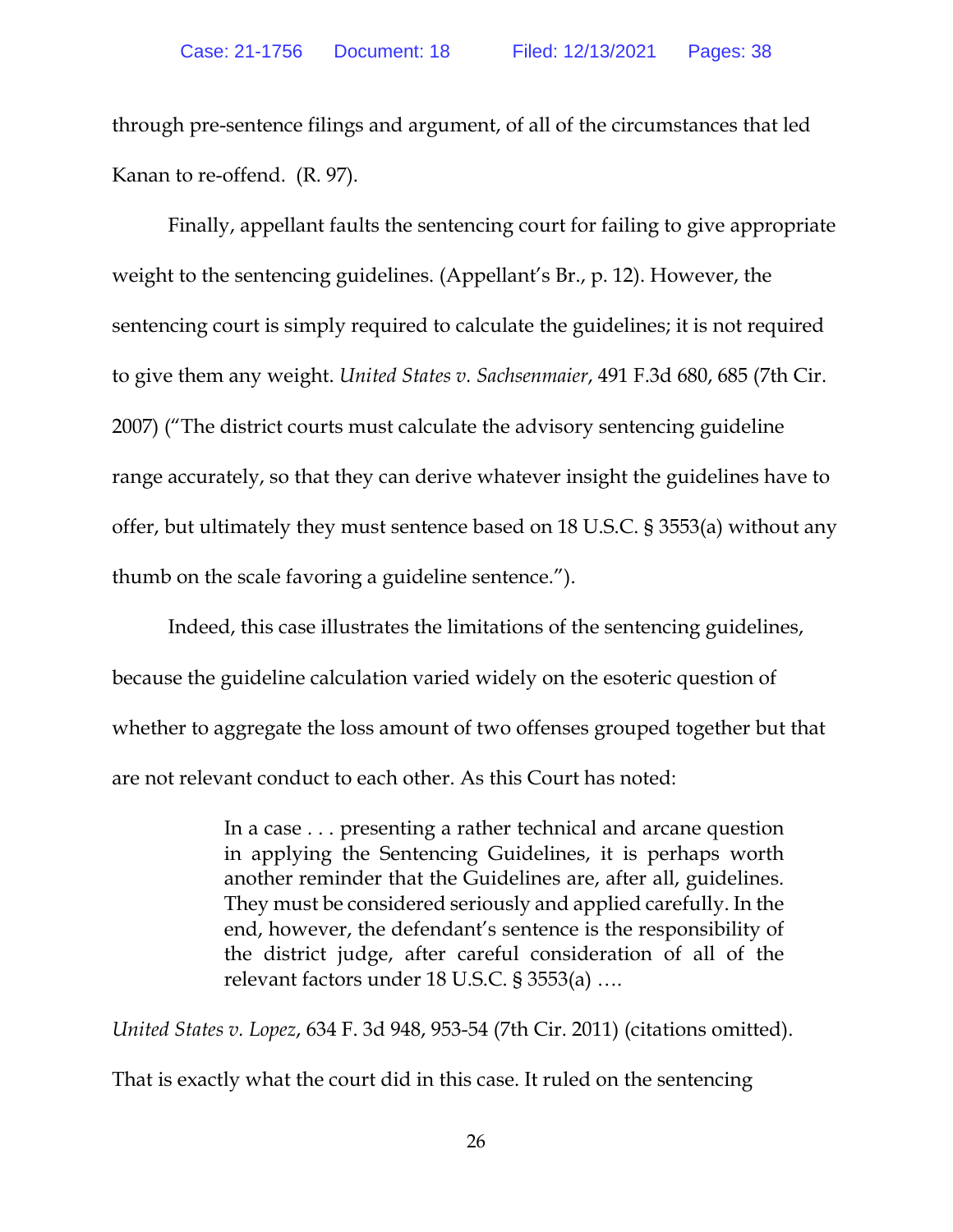guidelines, ultimately accepting the defendant's proposed calculation, allowed the parties to make sentencing arguments, allowed the defendant to allocute, and then pronounced a sentence based appropriately on the factors in 18 US.C. § 3553(a). Accordingly, the sentencing court committed no procedural sentencing error, plain or otherwise.

II. The district court did not procedurally err by at times referring to "pretrial release" as "supervised release."

A. Standard of Review

<span id="page-31-0"></span>Procedural errors, such as relying on inaccurate information in sentencing, are reviewed *de novo. United States v. Pennington,* 908 F.3d 234, 240 (7th Cir. 2018).

B. Discussion

<span id="page-31-1"></span>Defendants have a due process right to be sentenced based on accurate information. *See, e.g*, *Pennington,* 908 F.3d at 239 *(citations omitted).* To prevail on his claim that this right was violated by the court's references to "supervised release," Kanan must show that the references amounted to inaccurate information and that the court relied on that information in passing sentence. Id. Neither are true here. First, there was no inaccurate information before the court—the court simply misspoke.

The district court misspoke at sentencing when at times saying Kanan was on "supervised" release instead of "pretrial" release when he committed the loan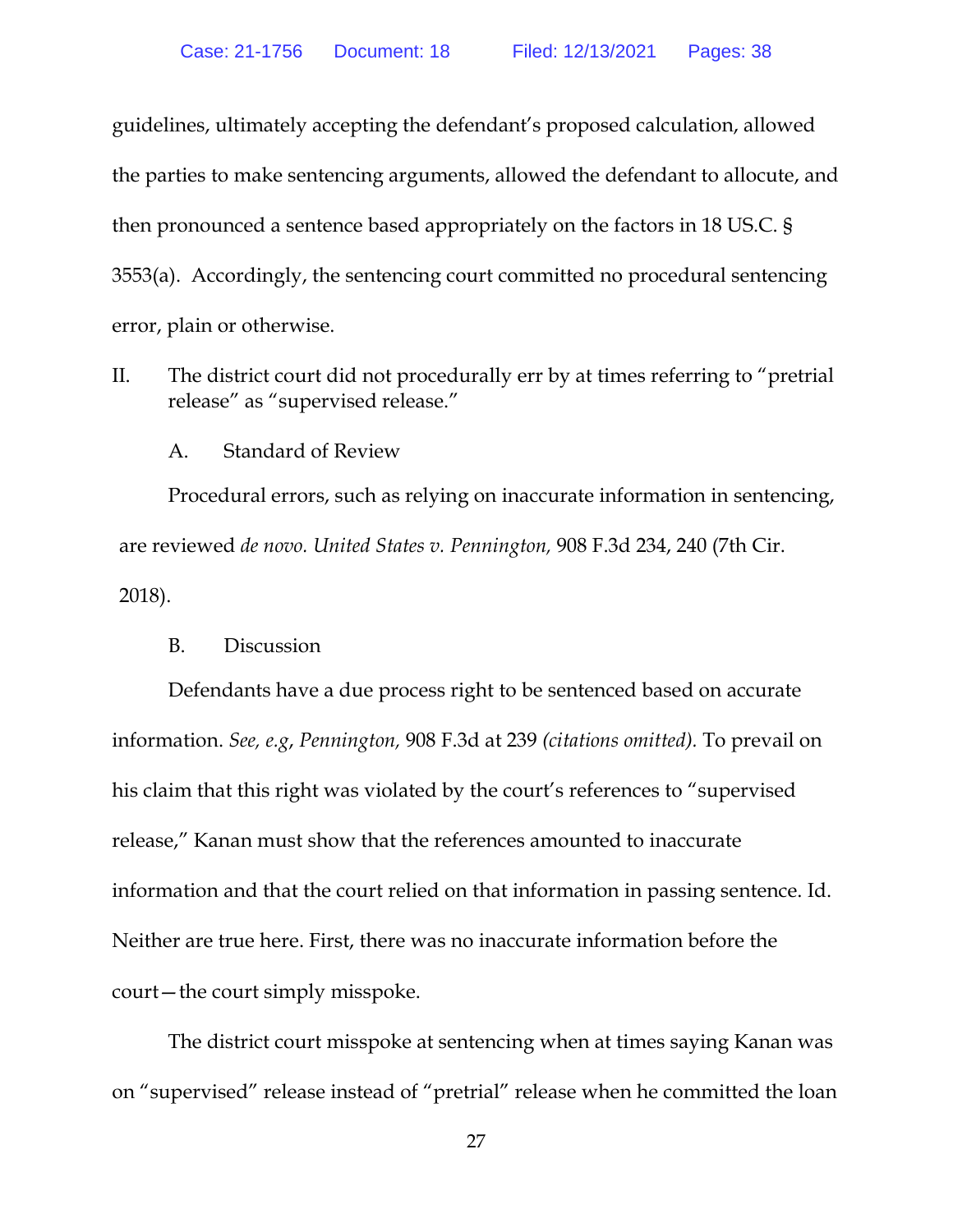fraud that underlies his 2020 fraud case. *See United States v. Nowicki*, 870 F.2d 405, 408 (7th Cir. 1989) (no error when "the judge's reference to thirty-five arrests instead of thirty-one cannot be considered a material misstatement. It is obvious that the judge simply misspoke."). Appellant points to four instances in which the court used that phrase during the sentencing hearing, but the transcript makes clear that in each instance, the court meant to say that Kanan was on pretrial release when he committed the loan fraud in the 2020 case. (Appellant's Br., p. 15); (App'x 7, 35, 36-37, & 61).

First, the court stated, "[a]nd that means that there certainly would be no credit for acceptance under the 2019 offense because he committed another crime while on supervised release from that offense." (App'x 7). Obviously, Kanan could not have been on supervised release from the 2019 offense because he had not yet been sentenced for that crime. However, Kanan was on pretrial release for the 2019 case when he committed the 2020 offense, (R. 97, ¶ 52), a factor the judge found was aggravating.

Second, the court stated, "[h]e served that time [2007 Vermont fraud], came out and committed serious fraud [2019 fraud case], was put on supervised release pending sentencing for that fraud and then committed another, as you've emphasized, separate set of fraud [2020 fraud case]." (App'x 35). A person cannot be "put on supervised release pending sentencing" as the court stated.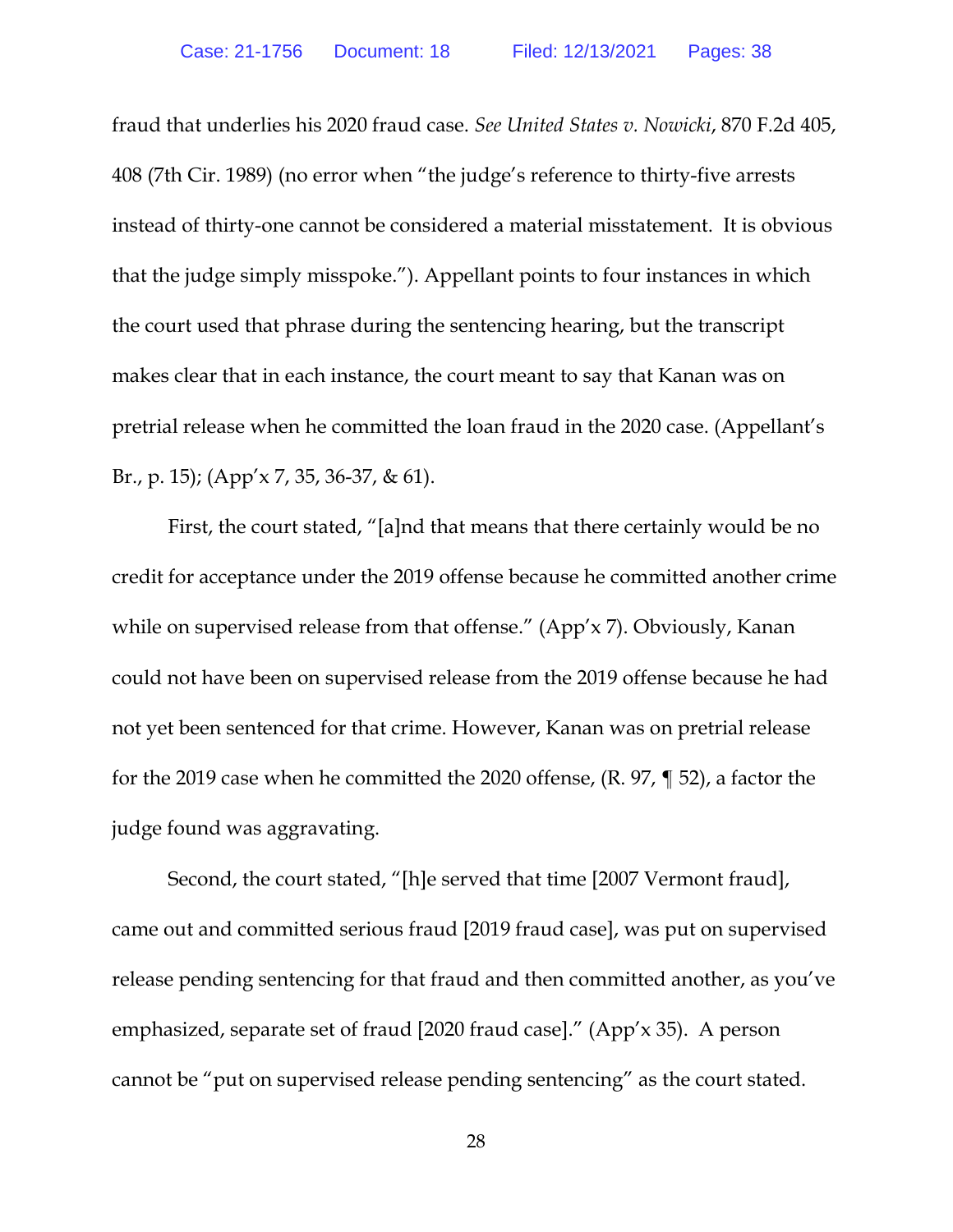(App'x 35). His statement, however, makes complete sense if "pretrial release" is substituted for "supervised release," because Kanan committed the 2020 offense while on pre-trial release in the 2019 case. (R. 97, ¶ 52).

Third, the court stated, "[t]o commit another fraud [2019 fraud], having committed three separate fraud schemes that put him in federal prison once before [2007 Vermont fraud], desperate or not, there's no justification for what he did . . . . And then while on supervised release, he does it again [2020 fraud]?" (App'x 36-37). Again, it is clear from context that the judge meant "pretrial release."

Finally, in responding to the point Kanan made during his allocution that he had not committed any new crimes while serving his five years of supervised release following his 2007 Vermont fraud conviction, the court stated, "[y]ou're asking for credit for behavior on supervised release when you committed a third case of fraud [the 2020 fraud], a third felony offense of fraud, while you were on supervised release."(App'x 61). As before, that last reference to "supervised release" obviously refers to "pretrial release."

When pronouncing sentence, the court three times correctly referred to the release as "pretrial." The court said that Kanan committed the 2020 fraud after being released on "pretrial" conditions, that a 42-month sentence was necessary because (among other reasons) Kanan committed an offense while on "pretrial

29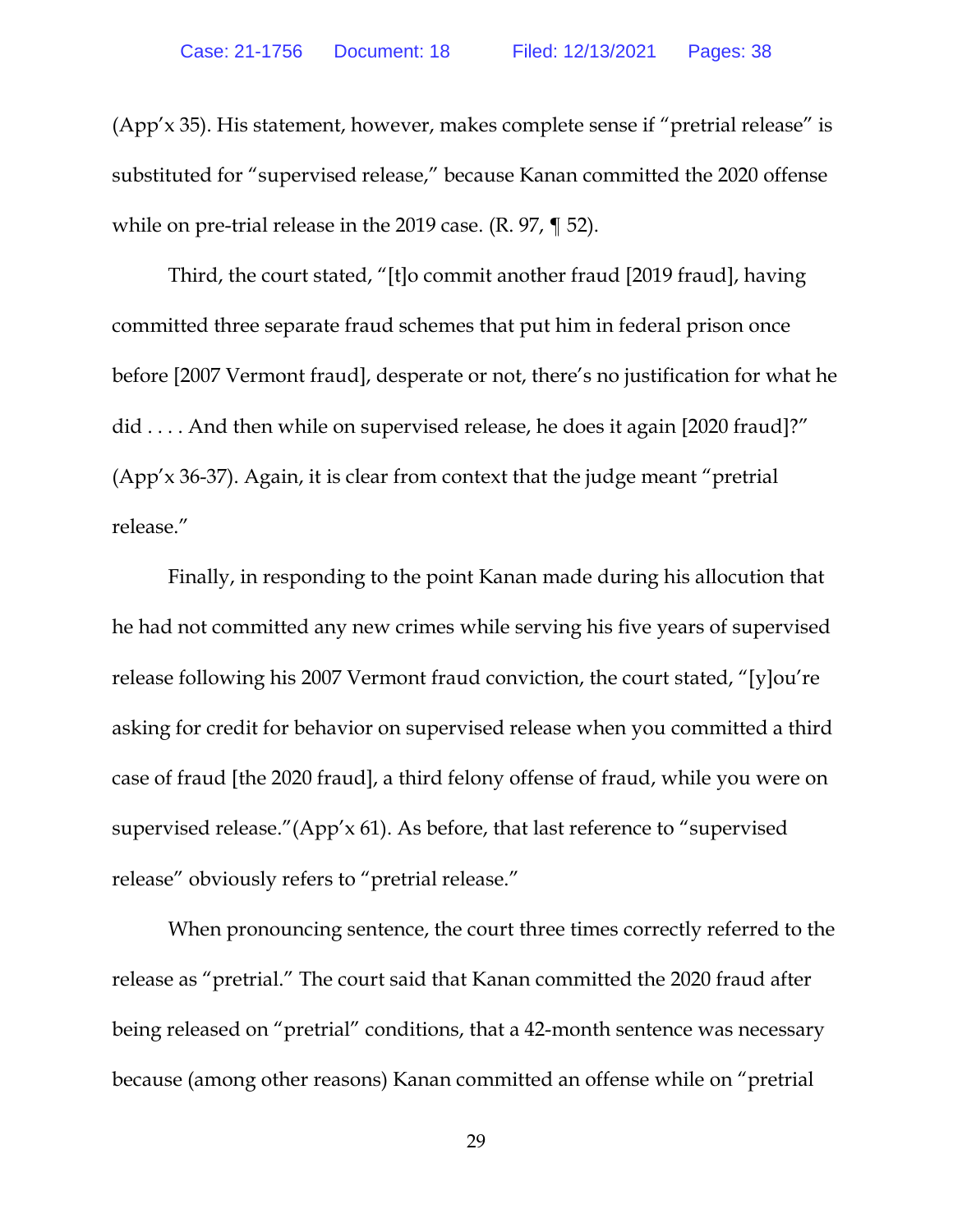supervision," and that supervised release was going to be critical in Kanan's case because he committed one of his offenses while on "pretrial release," "underscoring the need for close supervision." (App'x 69, 70,  $\&$  71).

The sentencing transcript makes clear that the court did not have a genuine belief that Kanan was on supervised release when he committed the 2020 fraud, but simply misspoke at times. Therefore, there was not any inaccurate information before the sentencing court when it imposed sentence.

Nevertheless, to the extent that the court's misstatements are construed as factual inaccuracies, the written Statement of Reasons, which corrected the misstatements, shows the court did not rely on those inaccuracies. (R. 108); *United States v. Pennington*, 908 F.3d at 240 (looking to the statement of reasons to correct the court's factual misstatement). Here, the court noted in its Statement of Reasons:

> . . . the outrageous, fraudulent schemes here, involving the stealing of scholarship funds from the Libyan Embassy and COVID-19 moneys, the latter of which occurred while defendant was on *pretrial* release pending resolution of the former.

(R. 108, p. 5) (emphasis added). The Statement of Reasons correctly states that Kanan was on "pretrial release" for one fraud offense when he committed the other. (Id.).

30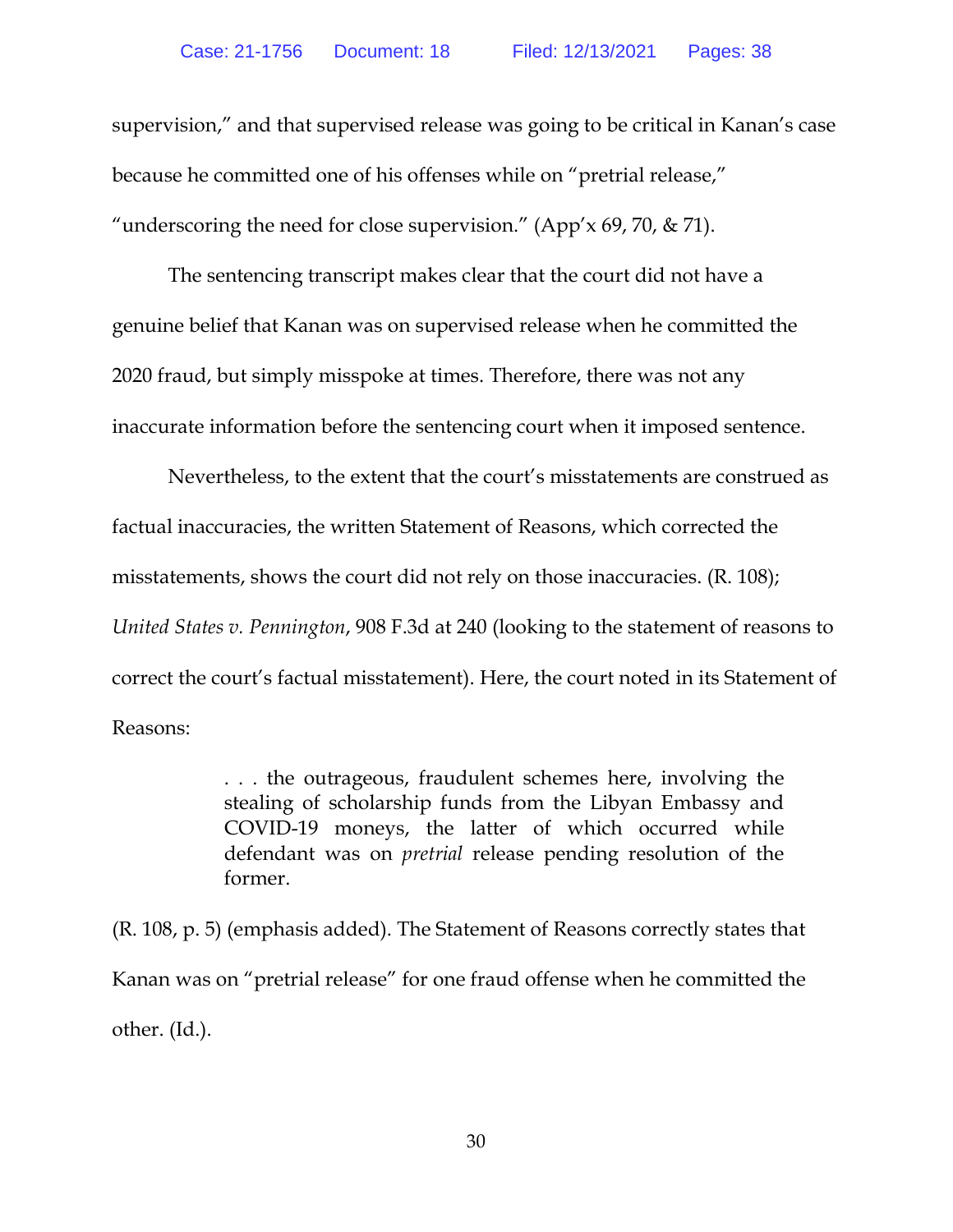In *Pennington*, the sentencing court stated that the defendant had been involved in selling drugs for two years, when she had only been involved for one year. 908 F.3d at 234, 240. Noting that "[s]uch factual errors in a judge's explanation of a sentence can easily require a remand for re-sentencing based on accurate information if there are indications that the inaccurate information mattered in the sentencing decision," this Court was "satisfied that this error was corrected in the court's written explanation of reasons" indicating that the misstatement did not affect the sentence. *Id.* Accordingly, even if this Court concludes that inaccurate information was before the sentencing court, as with *Pennington*, the Statement of Reasons shows that the court did not rely on it. *Id*. *See also*, *United States v. Chavez*, 12 F.4th 716, 734 (7th Cir. 2021) (finding no error even if the defendant's "sentence was based, in part, on inaccurate information" because "the district court properly 'corrected his oral misstatements of the facts' in his written explanation") (quoting *Pennington*, 908 F.3d at 240). Therefore, the court did not commit any error and the sentences should be affirmed.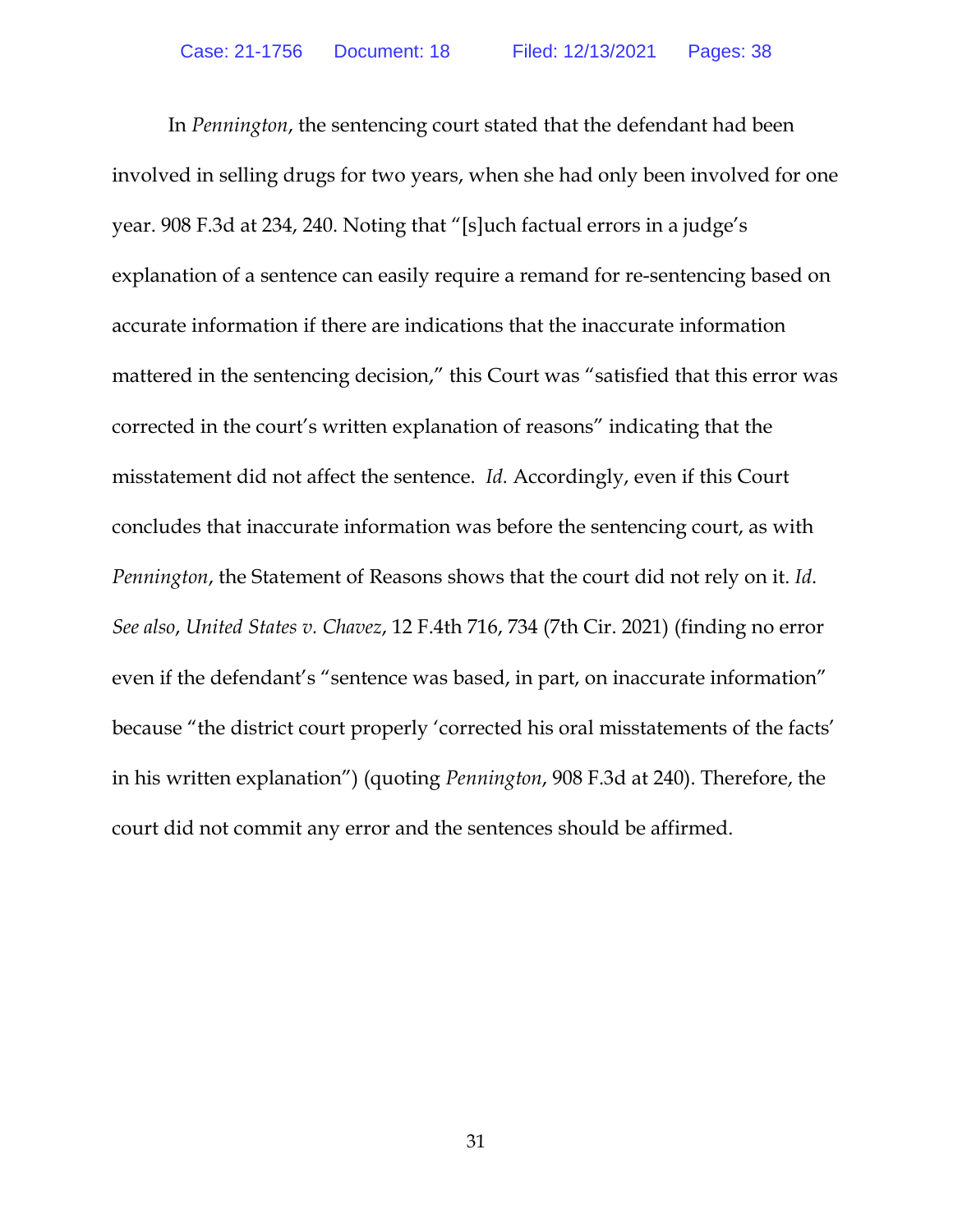## **CONCLUSION**

<span id="page-36-0"></span>For the foregoing reasons, the government respectfully requests that the

Court affirm the defendant's sentences.

Dated this 8th day of December, 2021.

Respectfully submitted,

TIMOTHY M. O'SHEA Acting United States Attorney

By:

/s/

ZACHARY J. COREY MEREDITH P. DUCHEMIN Assistant U. S. Attorneys